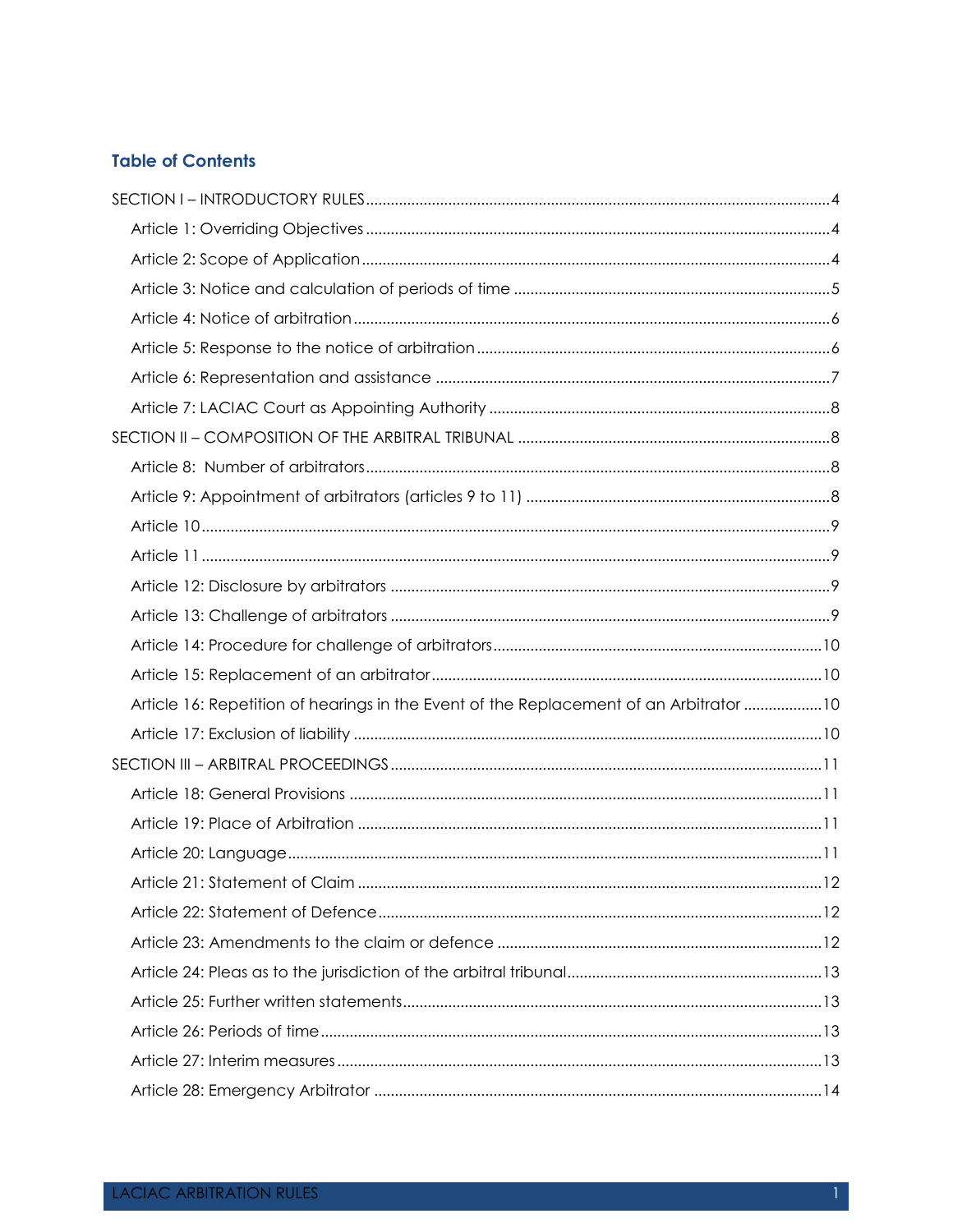|    |     | ANNEX I - IBA GUIDELINES ON PARTY REPRESENTATION IN INTERNATIONAL ARBITRATION 22   |    |
|----|-----|------------------------------------------------------------------------------------|----|
|    |     | ANNEX II - IBA GUIDELINES ON CONFLICTS OF INTEREST IN INTERNATIONAL ARBITRATION 23 |    |
|    |     | ANNEX III - FAST TRACK ARBITRATION RUI FS                                          | 24 |
|    | 1.  |                                                                                    |    |
| 2. |     |                                                                                    |    |
| 3. |     |                                                                                    |    |
| 4. |     |                                                                                    |    |
| 5. |     |                                                                                    |    |
| 6. |     |                                                                                    |    |
| 7. |     |                                                                                    |    |
| 8. |     |                                                                                    |    |
| 9. |     |                                                                                    |    |
|    | 10. |                                                                                    |    |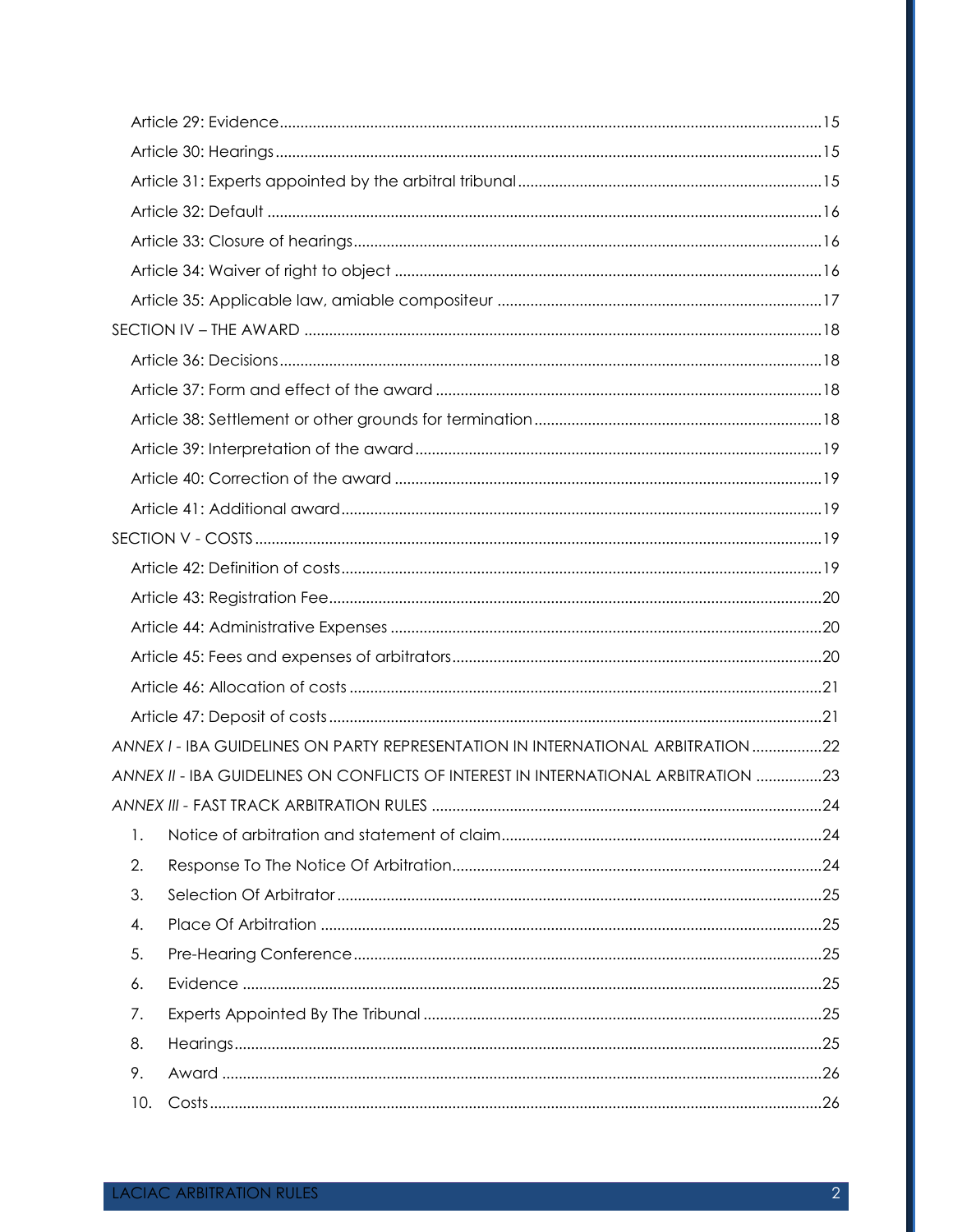| 1.  |    |
|-----|----|
| 2.  |    |
| 3.  |    |
| 4.  |    |
| 5.  |    |
| 6.  |    |
| 7.  |    |
| 8.  |    |
| 9.  |    |
| 10. |    |
| 11. |    |
| 12. |    |
| 13. |    |
| 14. |    |
| 15. |    |
|     |    |
|     |    |
| 1.  |    |
| 2.  |    |
| 3.  |    |
| 4.  |    |
| 5.  |    |
| 6.  |    |
| 7.  |    |
|     | 38 |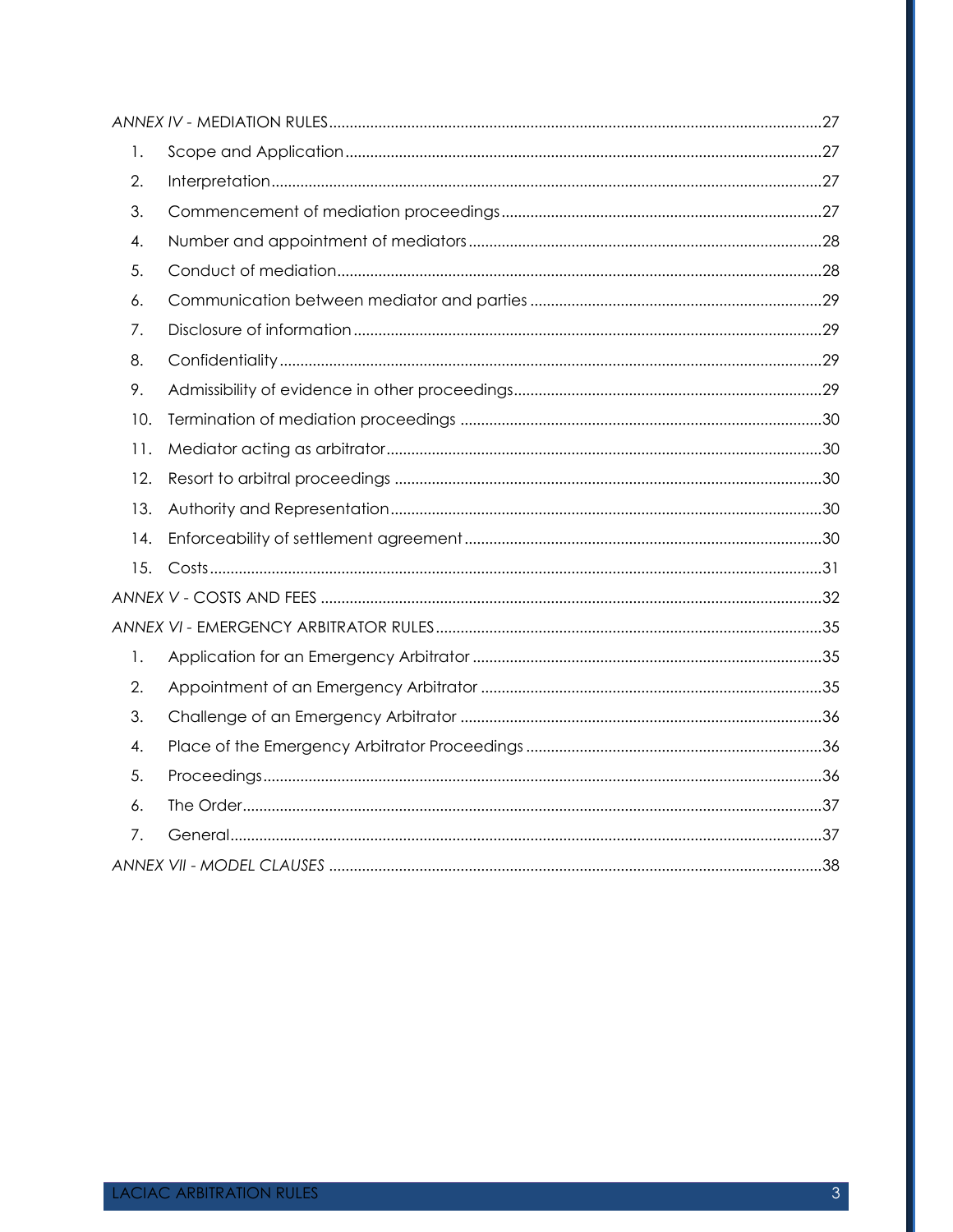## **SECTION I – INTRODUCTORY RULES**

## **Article 1: Overriding Objectives**

- 1. The LACIAC Rules of Arbitration 2015 ("the LACIAC Rules") have the overriding objective of enabling the efficient and effective resolution of disputes at proportionate cost, ensuring that proceedings are carried out in a fair and impartial manner. This is achieved by, in so far as is practicable:
	- a. Ensuring that the disputes are dealt with expeditiously and fairly;
	- b. Ensuring and maintaining a panel of high caliber arbitrators, with effective case management skills; and
	- c. Dealing with disputes in ways which are proportionate:
		- i. To the amount of money involved;
		- ii. To the complexity of the issues; and
		- iii. To the financial position of each party.
- 2. The LACIAC Court and arbitral tribunals constituted under the LACIAC Rules shall perform their respective functions with the aim of furthering the overriding objective. Arbitral tribunals constituted under the LACIAC Rules are expected to employ techniques aimed at actively managing cases, including:
	- a. Encouraging that the parties co-operate in the conduct of the proceedings;
	- b. Identifying the issues at an early stage; and
	- c. Ensuring compliance of the relevant timetables or otherwise controlling the progress of proceedings.
- 3. By electing to resolve their dispute under the LACIAC Rules, parties agree to be bound by the above stated overriding objective. By accepting an appointment to serve as arbitrator under the LACIAC Rules, arbitrators agree to be guided by the above stated overriding objectives and by the International Bar Association Guidelines on Conflict of Interest in International Arbitration<sup>1</sup>. By accepting to act as Legal Practitioner or party representative in an arbitration conducted under the LACIAC rules, a Legal Practitioner or party representative agrees to be bound by the above stated overriding objectives and by the International Bar Association Guidelines on Party Representation in International Arbitration2.
- 4. The duty to ensure compliance with the overriding objective shall apply equally to the LACIAC Court, the arbitral tribunal, the parties, Legal Practitioners and party representatives.

## **Article 2: Scope of Application**

- 1. Where parties have agreed that disputes between them in respect of a defined legal relationship, whether contractual or not, shall be referred to arbitration under the rules of arbitration of LACIAC (the "**Centre**") (the "**Rules**"), as administered by the Centre, then such disputes shall be settled in accordance with these Rules, as amended from time to time, subject to such modifications as the parties may agree. The applicable Rules shall be the Rules in operation at the time the notice of arbitration is served in accordance with article 4.
- 2. Reference to the Rules shall include all annexes or schedules to the Rules as amended from time to time.

 $\overline{a}$ 

<sup>&</sup>lt;sup>1</sup> [http://www.ibanet.org/Publications/publications\\_IBA\\_guides\\_and\\_free\\_materials.aspx](http://www.ibanet.org/Publications/publications_IBA_guides_and_free_materials.aspx) or any subsequent amendments

<sup>&</sup>lt;sup>2</sup> [http://www.ibanet.org/Publications/publications\\_IBA\\_guides\\_and\\_free\\_materials.aspx](http://www.ibanet.org/Publications/publications_IBA_guides_and_free_materials.aspx) or any subsequent amendments.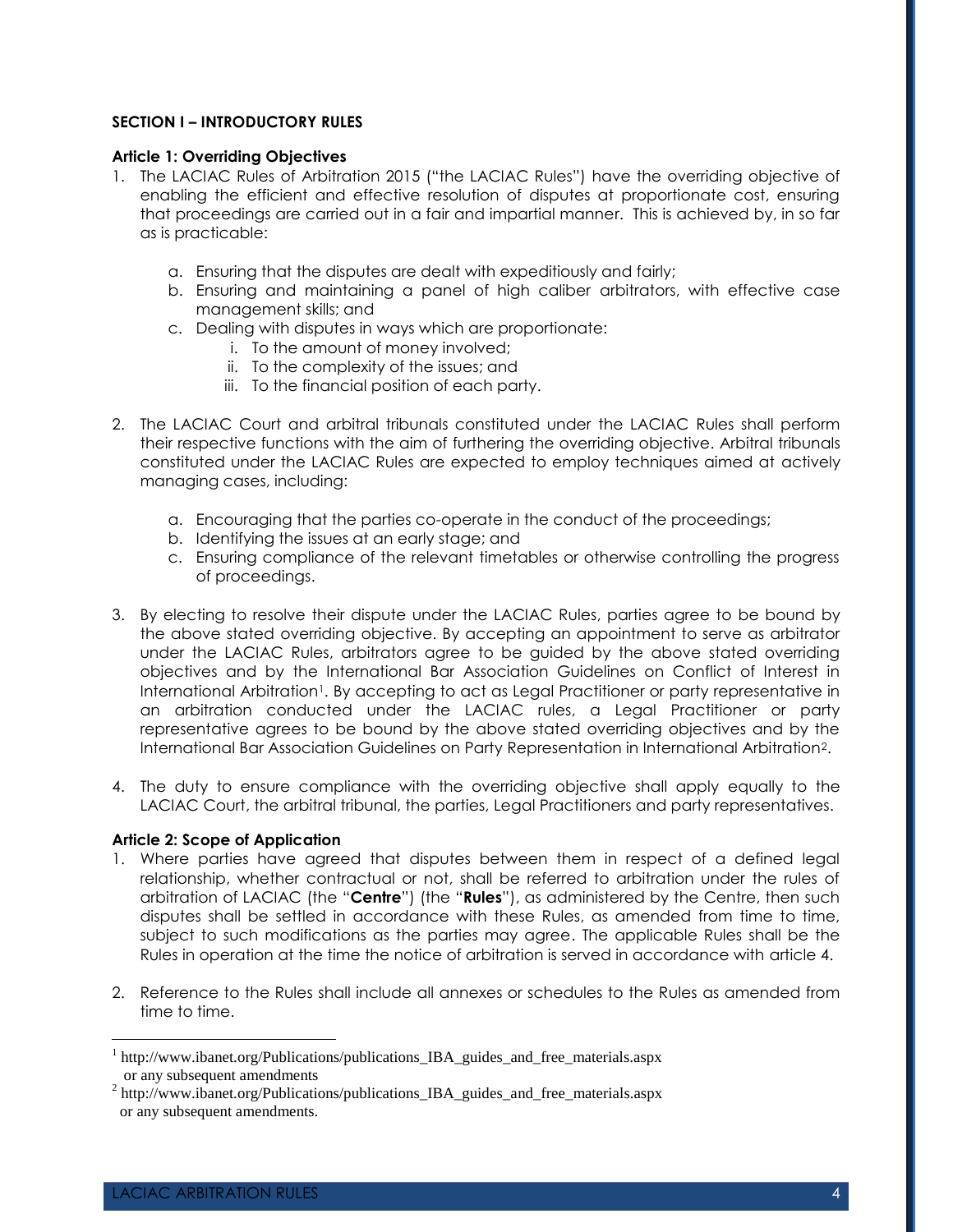- 3. The LACIAC Court of Arbitration (the "**LACIAC Court**") is the independent arbitration body of the Lagos Chamber of Commerce. The LACIAC Court does not itself resolve disputes but administers the resolution of disputes by arbitral tribunals, in accordance with the Rules.
- 4. The LACIAC Court is assisted in its work by the Secretariat of the Court (the "**Secretariat**") under the direction of its Secretary-General (the "**Secretary-General**").
- 5. Where any written agreement or submission provides for the resolution of a dispute under the *LACIAC Rules* or by *LACIAC*, the *LACIAC court*, the *LCC*, *the Lagos Chamber of Commerce*, the *Court of the Lagos Chamber of Commerce*, the *Nigerian Chamber of Commerce Arbitration Centre* or the *Lagos Centre of International Arbitration*, the parties shall be deemed to have agreed in writing that any dispute arising under or in connection with such agreement shall be resolved in accordance with the Rules.
- 6. These Rules shall govern the arbitration except that where any of these Rules is in conflict with a provision of the law applicable to the arbitration from which the parties cannot derogate, that provision shall prevail.
- 7. Reference to article(s) shall be to a provision of the Rules, whereas, any reference to paragraph(s) shall be to a provision in the annexes thereto.

## **Article 3: Notice and calculation of periods of time**

- 1. All notices, including a notification, communication or proposal, shall be transmitted by email, and, where prescribed, by any other form of electronic communication that provides a record of its transmission, courier service or delivered personally. Depending on the particular circumstances of a case, additional means of expedient transmission may be agreed.
- 2. If an email or physical address has been designated by a party specifically for this purpose or authorised by the arbitral tribunal, any notice shall be delivered to that party at that address, and if so delivered shall be deemed to have been received.
- 3. In the absence of such designation or authorisation, a notice in the alternative is:
	- a. Received if it is physically delivered to the addressee; or
	- b. Deemed to have been received if it is delivered at the place of business, habitual residence or mailing address of the addressee.
- 4. If, after reasonable efforts, delivery cannot be effected in accordance with paragraphs 2 or 3, a notice is deemed to have been received if it is sent to the addressee's last known place of business, habitual residence or mailing address by registered letter or any other means that provides a record of delivery or of attempted delivery.
- 5. A notice shall be deemed to have been received on the day it is delivered in accordance with paragraphs 1, 2 or 3, or attempted to be delivered in accordance with paragraph 4. A notice transmitted by electronic means is deemed to have been received on the day it is sent, taking into consideration the recipient's time zone.
- 6. For the purpose of calculating a period of time under these Rules, such period shall begin to run on the day following the day when a notice is received. If the last day of such period is an official holiday or a non-business day at the residence or place of business of the addressee, the period is extended until the first business day which follows. Official holidays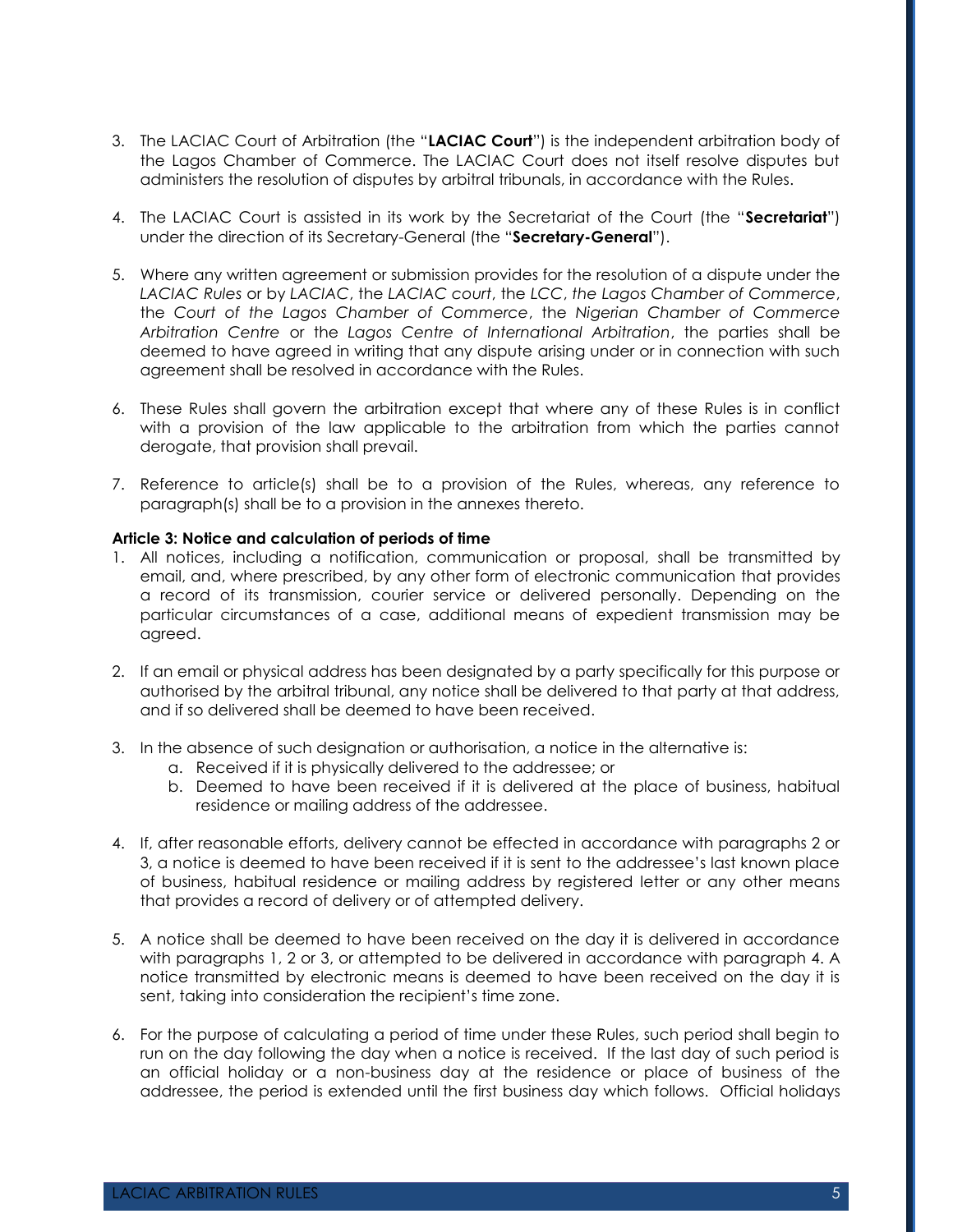or non-business days occurring during the running of the period of time are included in calculating the period.

## **Article 4: Notice of arbitration**

- 1. The party or parties initiating recourse to arbitration (hereinafter called the "claimant") shall communicate to the Centre and the other party or parties (hereinafter called the "respondent") a notice of arbitration.
- 2. Arbitral proceedings shall be deemed to commence on the date on which the notice of arbitration is received by the Centre.
- 3. The notice of arbitration shall include the following:
	- a. A demand that the dispute be referred to arbitration;
	- b. The names and contact details of the parties;
	- c. Identification of the arbitration agreement that is invoked;
	- d. Identification of any contract or other legal instrument out of or in relation to which the dispute arises or, in the absence of such contract or instrument, a brief description of the relevant relationship;
	- e. A brief description of the claim and an indication of the amount involved;
	- f. The relief or remedy sought;
	- g. A proposal as to the number of arbitrators, language and place of arbitration, if the parties have not previously agreed thereon;
	- h. Where the claimant so wishes, a proposal that the dispute be resolved under the LACIAC Fast Track Rules.
- 4. The notice of arbitration may also include:
	- a. A proposal for the appointment of a sole arbitrator referred to in article 8, paragraph 1;
	- b. Notification of the appointment of an arbitrator referred to in article 9 or 10.
- 5. Where the claimant has indicated that the Fast Track Rules should apply, the notice of arbitration should comply with paragraph 1 of Annex III.
- 6. The constitution of the arbitral tribunal shall not be hindered by any controversy with respect to the sufficiency of the notice of arbitration, which shall be finally resolved by the arbitral tribunal.

#### **Article 5: Response to the notice of arbitration**

- 1. Within 30 days of the receipt of the notice of arbitration, the respondent shall communicate to the claimant a response to the notice of arbitration, which shall include:
	- a. The name and contact details of each respondent;
	- b. A response to the information set forth in the notice of arbitration, pursuant to article 3, paragraphs 3 (c) to (g).
- 2. Where the respondent approves the claimant's proposal that the dispute be resolved under the Fast Track Rules, within 15 days of the receipt of the notice of arbitration, the respondent shall communicate to the claimant a response to the notice of arbitration, in accordance with paragraph 2 of Annex III.
- 3. The response to the notice of arbitration may also include:
	- a. Any plea that an arbitral tribunal to be constituted under these Rules lacks jurisdiction;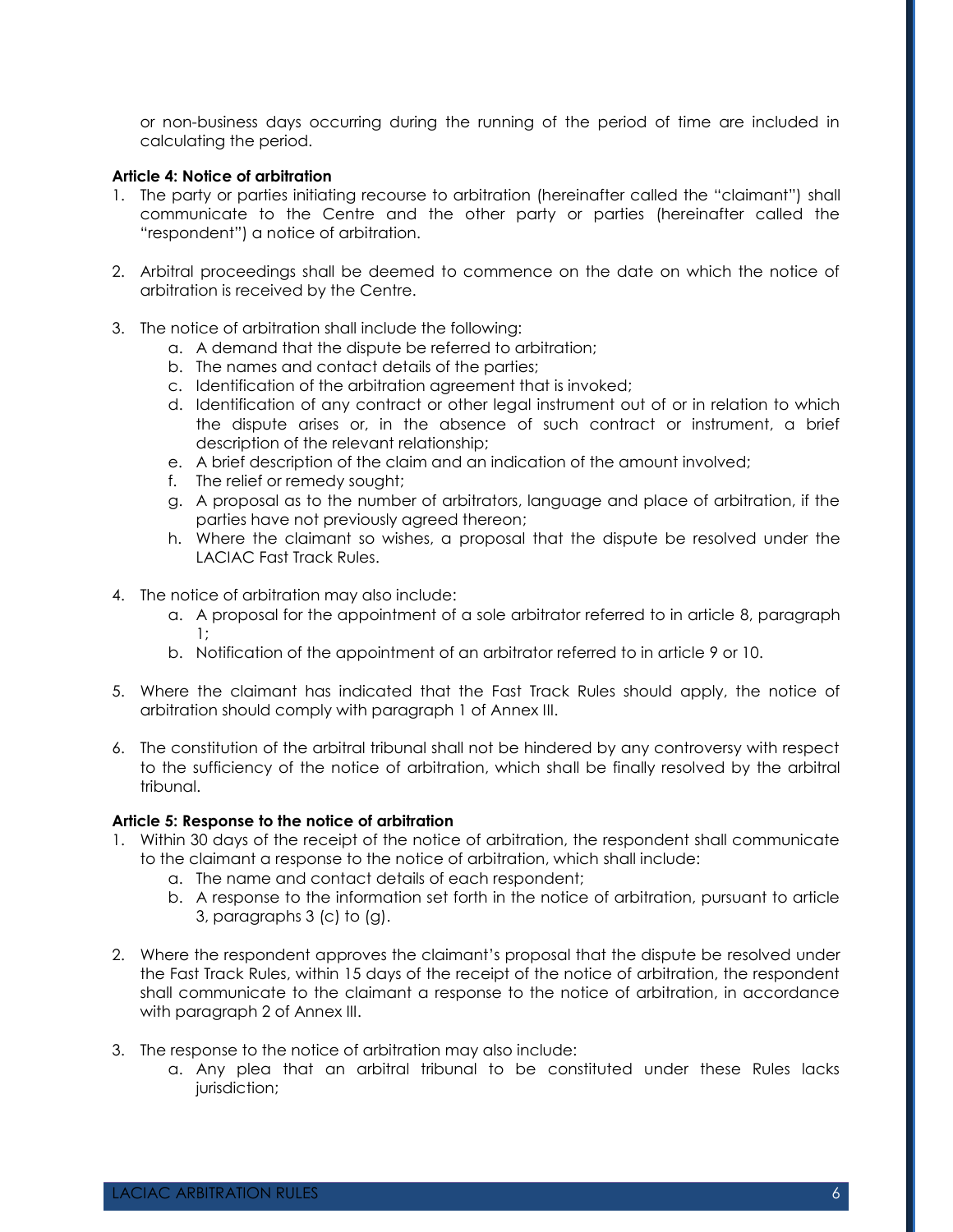- b. A proposal for the appointment of a sole arbitrator referred to in article 8, paragraph 1;
- c. Notification of the appointment of an arbitrator referred to in article 9 or 10;
- d. A brief description of counterclaims or claims for the purpose of a set-off, if any, including where relevant, an indication of the amounts involved, and the relief or remedy sought;
- e. A notice of arbitration in accordance with article 4 in case the respondent formulates a claim against a party to the arbitration agreement other than the claimant.
- 4. The constitution of the arbitral tribunal shall not be hindered by any controversy with respect to the respondent's failure to communicate a response to the notice of arbitration, or an incomplete or late response to the notice of arbitration, which shall be finally resolved by the arbitral tribunal.

#### **Article 6: Representation and assistance**

- 1. Each party may be represented or assisted by persons chosen by it. The names and addresses of such persons must be communicated to all parties, the arbitral tribunal, and the Centre. Such communication must specify whether the appointment is being made for purposes of representation or assistance. Where a person is to act as a representative of a party, the arbitral tribunal, on its own initiative or at the request of any party, may at any time require proof of authority granted to the representative in such form as the arbitral tribunal may determine. Until the arbitral tribunal's formation, the Centre may request any party to provide similar proof or confirmation in any form it considers appropriate.
- 2. For the avoidance of doubt, parties shall have full discretion in selecting their representative. No objections may be raised on the basis of nationality, ethnicity, sex, religion, or other personal quality.
- 3. If it is alleged in the course of arbitral proceedings that a Legal Practitioner or party representative has committed a Misconduct as defined in the International Bar Association Guidelines on Party Representation in International Arbitration, the arbitral tribunal may, at its discretion, deal with such allegation in the manner set out in the aforesaid IBA Guidelines, or may report such allegation to the LACIAC Court.
- 4. The LACIAC Court shall review any report of Misconduct notified to it by the arbitral tribunal. Upon receiving such report, the LACIAC Court shall invite the person against whom such report is made to respond in writing to the report within fourteen days, or such further time as the LACIAC Court may consider appropriate in the circumstances. After considering the response, or in the event that the person against whom such report is made does not respond after being invited to respond, the LACIAC Court may, if it considers it appropriate to do so, report the conduct of such person to an appropriate professional regulator, So? Will they continue to appear in the reference? Or should the arbitrators be empowered to make a decision on this (as under ICSID?) and in particular:
	- a. Where the person is a Legal Practitioner within the meaning of the Legal Practitioners Act (Cap L11 LFN 2004,as amended) to the Legal Practitioners Disciplinary Committee and/or the Legal Practitioners Privileges Committee; and
	- b. Where the person is not a Legal Practitioner within the meaning of the Legal Practitioners Act (Cap L11 LFN 2004, as amended), to any other appropriate professional disciplinary authority.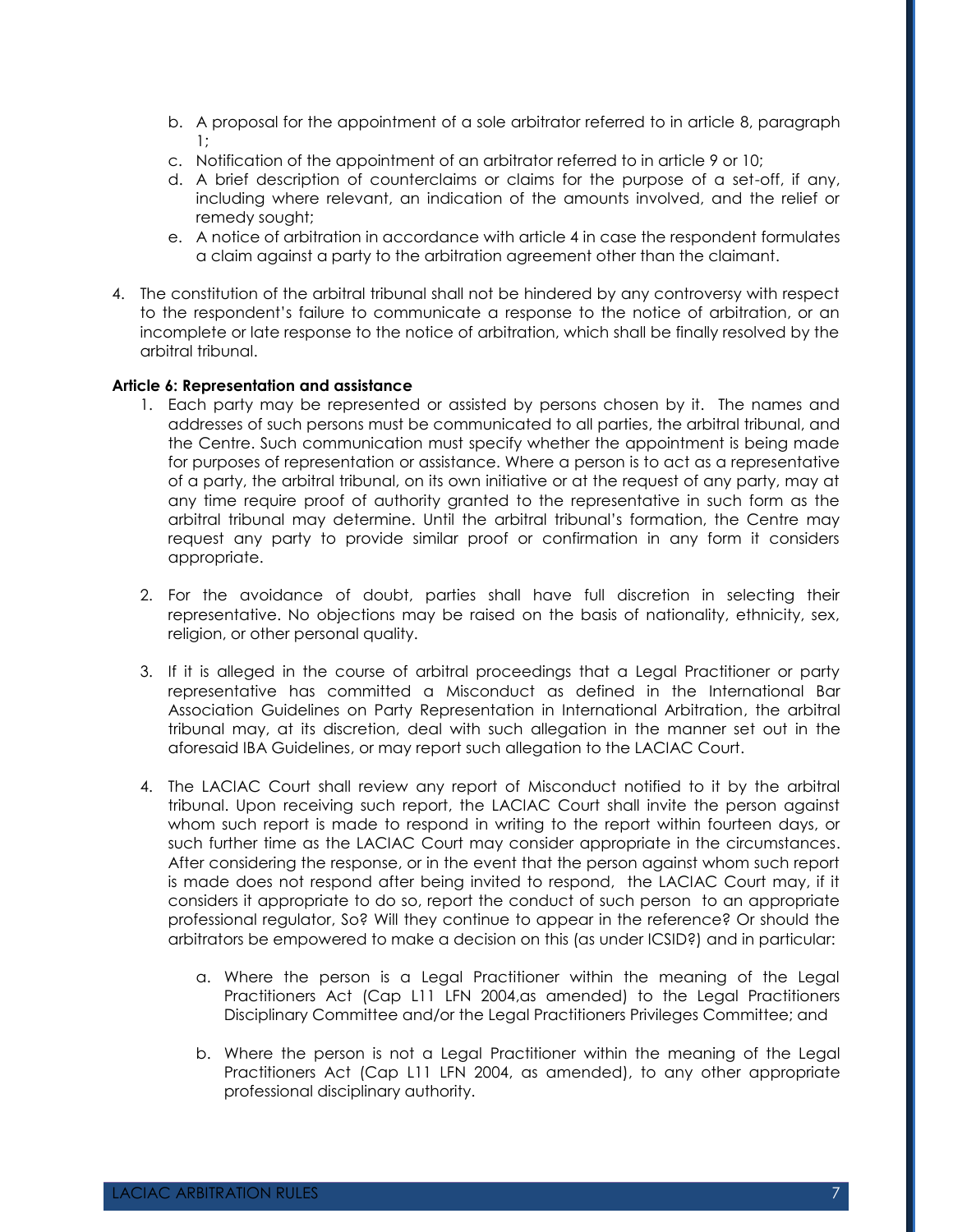## **Article 7: LACIAC Court as Appointing Authority**

- 1. The LACIAC Court shall be the appointing authority in all arbitral proceedings conducted under these Rules.
- 2. In exercising its functions as appointing authority under these Rules, the LACIAC Court may require from any party and the arbitrators any information it deems necessary and it shall give the parties and, where appropriate, the arbitrators the opportunity to present their views in any manner they consider appropriate. The sender shall also provide all other parties with all such communication sent to the LACIAC Court.
- 3. When the LACIAC Court is requested to appoint an arbitrator pursuant to articles 9, 10, 11 or 15, the party making the request shall send copies of the notice of arbitration to the LACIAC Court and, if it exists, any response to the notice of arbitration.
- 4. The LACIAC Court shall have regard to such considerations as are likely to secure the appointment of an independent and impartial arbitrator and where necessary shall take into account the advisability of appointing an arbitrator of a nationality other than the nationalities of the parties.

## **SECTION II – COMPOSITION OF THE ARBITRAL TRIBUNAL**

#### **Article 8: Number of arbitrators**

- 1. If the parties have not previously agreed on the number of arbitrators, and if within 30 days after the receipt by the respondent of the notice of arbitration the parties have not agreed that there shall be only one arbitrator, three arbitrators shall be appointed by the LACIAC Court.
- 2. Notwithstanding paragraph 1, if no other parties have responded to a party's proposal to appoint a sole arbitrator within the time limit provided for in paragraph 1 and the party or parties concerned have failed to appoint a second arbitrator in accordance with article 9 or 10, the LACIAC Court may, at the request of a party, appoint a sole arbitrator pursuant to the procedure provided under article 9, paragraph 2, if it determines that, in view of the circumstances of the case, this is more appropriate.

#### **Article 9: Appointment of arbitrators (articles 9 to 11)**

- 1. If the parties have agreed that a sole arbitrator is to be appointed and if within 30 days after receipt by all other parties of a proposal for the appointment of a sole arbitrator the parties have not reached agreement thereon, a sole arbitrator shall, at the request of a party, be appointed by the LACIAC Court.
- 2. The LACIAC Court shall appoint the sole arbitrator as promptly as possible. In making the appointment, the appointing authority shall use the following list-procedure, unless the parties agree that the list-procedure should not be used or unless the LACIAC Court determines in its discretion that the use of the list-procedure is not appropriate for the case:
	- a. The LACIAC Court shall communicate to each of the parties an identical list containing at least three names.
	- b. Within fifteen days after the receipt of this list, each Party may return the list to the LACIAC Court after having deleted the name or names to which he objects and numbered the remaining names on the list in order of his preference.
	- c. After the expiration of the above period of time the LACIAC Court shall appoint the sole arbitrator from among the names approved on the lists returned to it and in accordance with the order of preference indicated by the parties.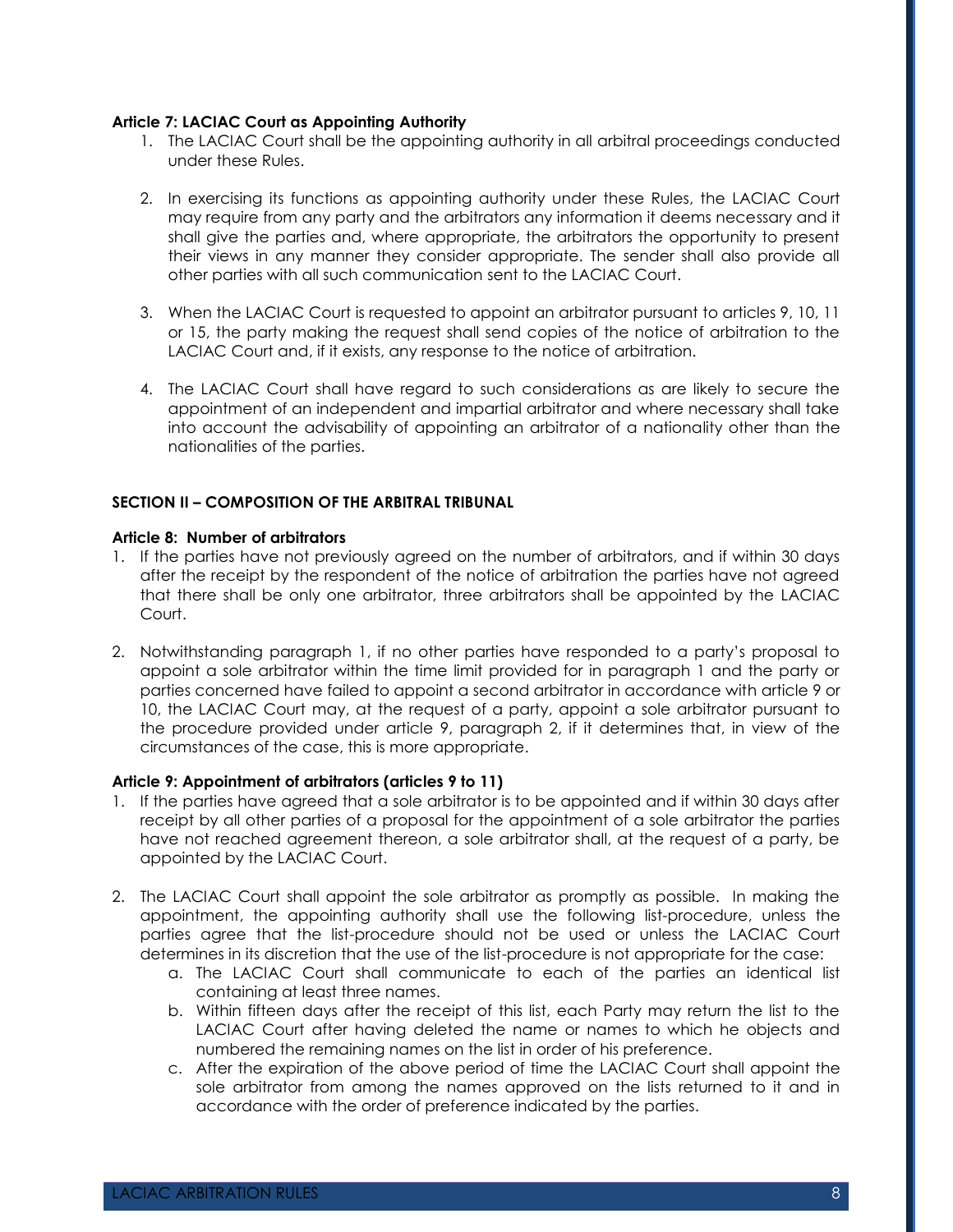d. If for any reason the appointment cannot be made according to this procedure, the LACIAC Court may exercise its discretion in appointing the sole arbitrator.

## **Article 10**

- 1. If three arbitrators are to be appointed, each party shall appoint one arbitrator. The two arbitrators thus appointed shall choose the third arbitrator who will act as the presiding arbitrator of the tribunal.
- 2. If within 30 days after the receipt of a party's notification of the appointment of an arbitrator the other party has not notified the first party of the appointment of the arbitrator he has appointed, the first party may request the LACIAC Court to appoint the second arbitrator.

#### **Article 11**

- 1. For the purposes of article 10, paragraph 1, where three arbitrators are to be appointed and there are multiple parties as claimant or respondent, unless the parties have agreed to another method of appointment of arbitrators, the multiple parties jointly, whether as claimant or as respondent, shall appoint an arbitrator.
- 2. In the absence of a joint nomination pursuant to paragraph 1 and where all parties are unable to agree to a method for the constitution of the arbitral tribunal, the LACIAC Court may appoint each member of the arbitral tribunal and shall designate one of them to act as the presiding arbitrator. In such case, the LACIAC Court shall be at liberty to choose any person it regards as suitable to act as arbitrator taking into account the nationality of the parties, residence, subject matter expertise, and other relationships with the countries of which the parties or the other arbitrators are nationals and the prospective arbitrator's availability and ability to conduct the arbitration in accordance with the Rules.
- 3. If the parties have agreed that the arbitral tribunal is to be composed of a number of arbitrators other than one or there, the arbitrators shall be appointed according to the method agreed upon by the parties. The appointed arbitrators shall then determine the chairman, ensuring that the total number of arbitrators, including the chairman, is an uneven number.
- 4. In the event of any failure to constitute the arbitral tribunal under these Rules, the LACIAC Court shall, at the request of any party, constitute the arbitral tribunal and, in doing so, may revoke any appointment already made and appoint or reappoint each of the arbitrators and designate one of them as the presiding arbitrator.

#### **Article 12: Disclosure by arbitrators**

1. When a person is approached in connection with his or her possible appointment as an arbitrator, he or she shall disclose any circumstances likely to give rise to justifiable doubts as to his or her impartiality or independence. An arbitrator, from the time of his or her appointment and throughout the arbitral proceedings, shall without delay disclose any such circumstances to the parties and the other arbitrators unless they have already been informed by him or her of these circumstances.

#### **Article 13: Challenge of arbitrators**

- 1. Any arbitrator may be challenged if circumstances exist that give rise to justifiable doubts as to the arbitrator's impartiality or independence.
- 2. A party may challenge the arbitrator appointed by it only for reasons of which it becomes aware after the appointment has been made.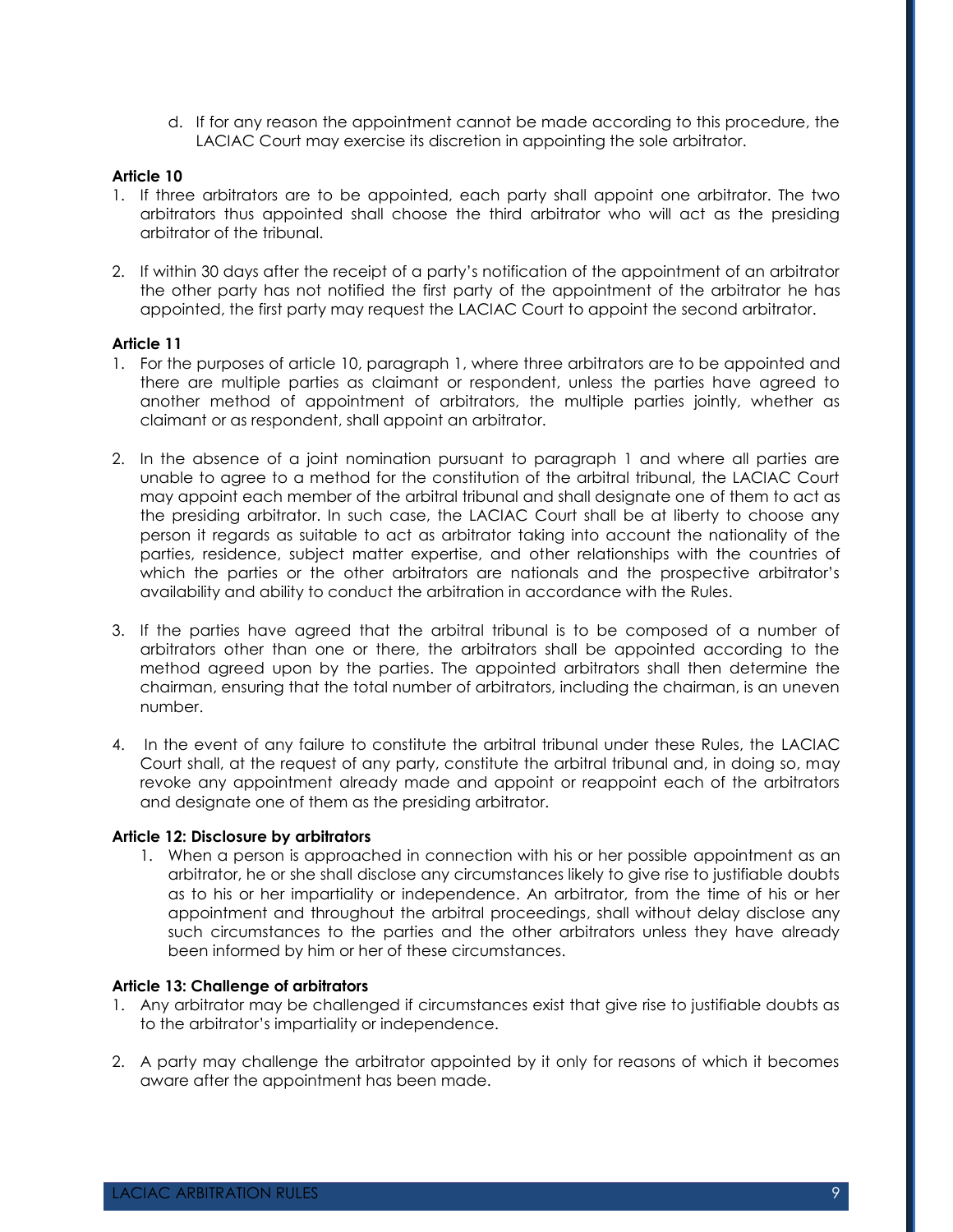3. In the event that an arbitrator fails to act or in the event of de jure or de facto impossibility of his or her performing his or her functions, the procedure in respect of the challenge of an arbitrator as provided in article 14 shall apply.

### **Article 14: Procedure for challenge of arbitrators**

- 1. A party that intends to challenge an arbitrator shall send notice of its challenge within 15 days after it has been notified of the appointment of the challenged arbitrator, or within 15 days after the circumstances mentioned in articles 12 and 13 became known to that party. The notification shall be in writing and shall state the reasons for the challenge.
- 2. The notice of challenge shall be communicated to the LACIAC Court, to all other parties, to the Centre, and to the arbitrator who is challenged and to the other arbitrators. The notice of challenge shall state the reasons for the challenge.
- 3. When an arbitrator has been challenged by a party, all parties may agree to the challenge. The arbitrator may also, after the challenge, withdraw from his or her office. In neither case does this imply acceptance of the validity of the grounds for the challenge.
- 4. If, within 15 days from the date of the notice of challenge, all parties do not agree to the challenge or the challenged arbitrator does not withdraw, the party making the challenge may elect to pursue it. In that case, within 30 days from the date of the notice of challenge, the LACIAC Court shall decide on the admissibility and, at the same time, if necessary, on the merits of a challenge after the Centre has afforded an opportunity for the arbitrator concerned, the other party or parties and any other members of the arbitral tribunal to comment in writing within a suitable period of time. Such comments shall be communicated to the parties and to the arbitrators.

#### **Article 15: Replacement of an arbitrator**

- 1. Subject to paragraph 2, in any event where an arbitrator has to be replaced during the course of the arbitral proceedings, a substitute arbitrator shall be appointed or chosen pursuant to the procedure provided for in articles 9 to 12 that was applicable to the appointment or choice of the arbitrator being replaced. This procedure shall apply even if during the process of appointing the arbitrator to be replaced, a party had failed to exercise its right to appoint or participate in the appointment.
- 2. If, at the request of a party, the LACIAC Court determines that, in view of the exceptional circumstances of the case, it would be justified for a party to be deprived of its right to appoint a substitute arbitrator, the LACIAC Court may, after giving an opportunity to the parties and the remaining arbitrators to express their views: (a) appoint the substitute arbitrator; or (b) after the closure of the hearings, authorise the other arbitrators to proceed with the arbitration and make any decision or award.

#### **Article 16: Repetition of hearings in the Event of the Replacement of an Arbitrator**

If an arbitrator is replaced, the proceedings shall resume at the stage where the arbitrator who was replaced ceased to perform his or her functions, unless the arbitral tribunal decides otherwise.

#### **Article 17: Exclusion of liability**

Save for intentional wrongdoing, the parties waive, to the fullest extent permitted under the applicable law, any claim against the arbitrators, the LACIAC Court and any person appointed by the arbitral tribunal based on any act or omission in connection with the arbitration.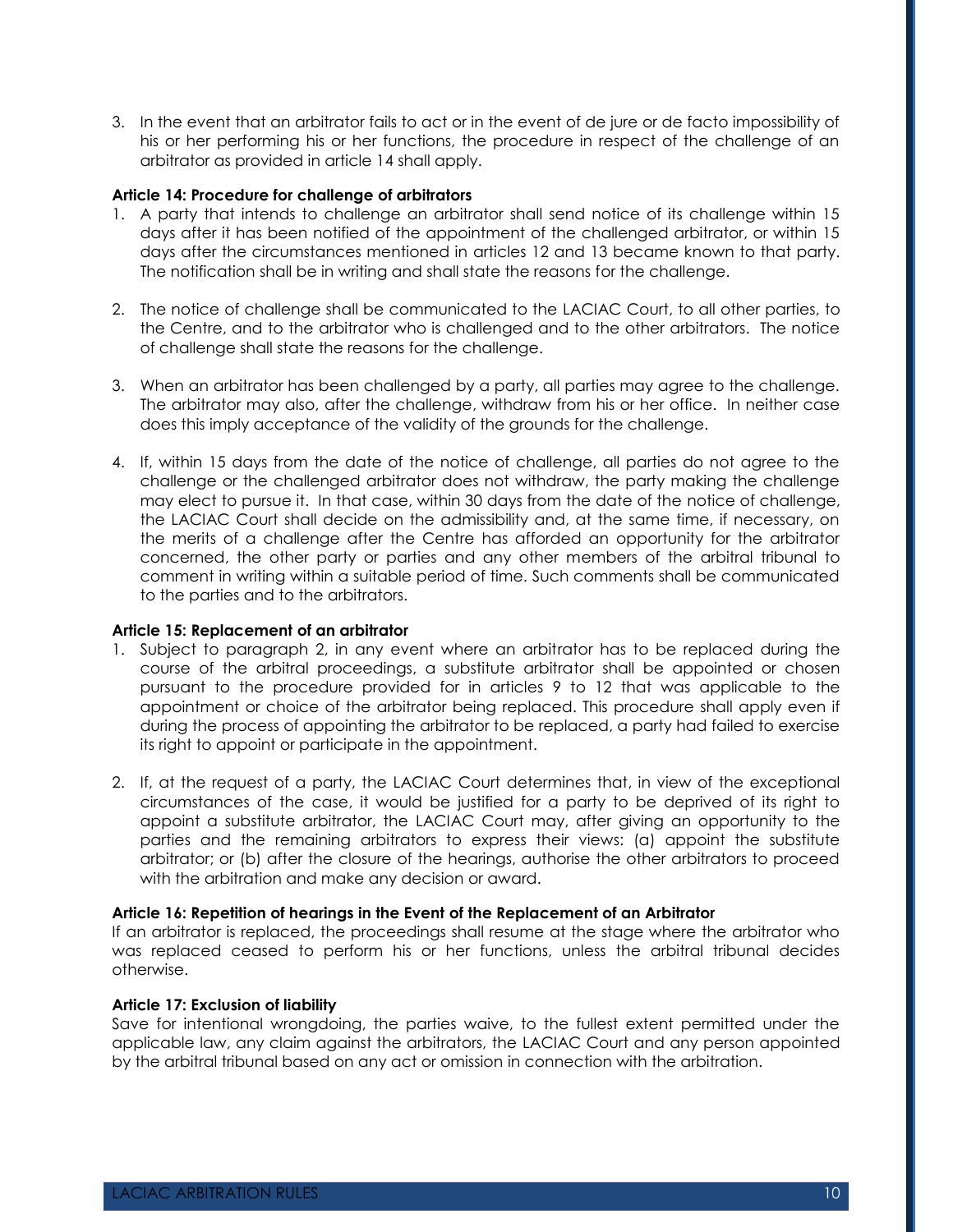## **SECTION III – ARBITRAL PROCEEDINGS**

#### **Article 18: General Provisions**

- 1. Subject to these Rules, the arbitral tribunal may conduct the arbitration in such manner as it considers appropriate, provided that the parties are treated with equality and that at an appropriate stage of the proceedings each party is given a reasonable opportunity of presenting its case. The arbitral tribunal, in exercising its discretion, shall conduct the proceedings so as to avoid unnecessary delay and expense and to provide a fair and efficient process for resolving the parties' dispute.
- 2. As soon as practicable after its constitution and after inviting the parties to express their views, the arbitral tribunal shall establish the provisional timetable of the arbitration. The arbitral tribunal may, at any time, after inviting the parties to express their views, extend or abridge any period of time prescribed under these Rules or agreed by the parties.
- 3. If at an appropriate stage of the proceedings any party so requests, the arbitral tribunal shall hold hearings for the presentation of evidence by witnesses, including expert witnesses, or for oral argument. In the absence of such a request, the arbitral tribunal shall decide whether to hold such hearings or whether the proceedings shall be conducted on the basis of documents and other materials.
- 4. All communications to the arbitral tribunal by one party shall be communicated by that party to all other parties. Such communications shall be made at the same time, except as otherwise permitted by the arbitral tribunal if it may do so under applicable law.
- 5. The arbitral tribunal may, at the request of any party, allow one or more third persons to be joined in the arbitration as a party provided such person is a party to the arbitration agreement, unless the arbitral tribunal finds, after giving all parties, including the person or persons to be joined, the opportunity to be heard, that joinder should not be permitted because of prejudice to any of those parties. The arbitral tribunal may make a single award or several awards in respect of all parties so involved in the arbitration.

### **Article 19: Place of Arbitration**

- 1. If the parties have not previously agreed on the place of arbitration, the place of arbitration shall be determined by the arbitral tribunal having regard to the circumstances of the case. Pending constitution of the arbitral tribunal, the Centre shall advise on the place of the arbitration, which, subject to extenuating circumstances shall be Lagos, Nigeria. The award shall be deemed to have been made at the place of arbitration.
- 2. The arbitral tribunal may meet at any location it considers appropriate for deliberations. Unless otherwise agreed by the parties, the arbitral tribunal may also meet at any location it considers appropriate for any other purpose, including hearings.

#### **Article 20: Language**

- 1. Subject to an agreement by the parties, the arbitral tribunal shall, promptly after its appointment, determine the language or languages to be used in the proceedings. This determination shall apply to the statement of claim, the statement of defence, and any further written statements and, if oral hearings take place, to the languages to be used in such hearings. The default language shall be English.
- 2. The arbitral tribunal may order that any documents annexed to the statement of claim or statement of defence, and any supplementary documents or exhibits submitted in the course of the proceedings, delivered in their original language, shall be accompanied by a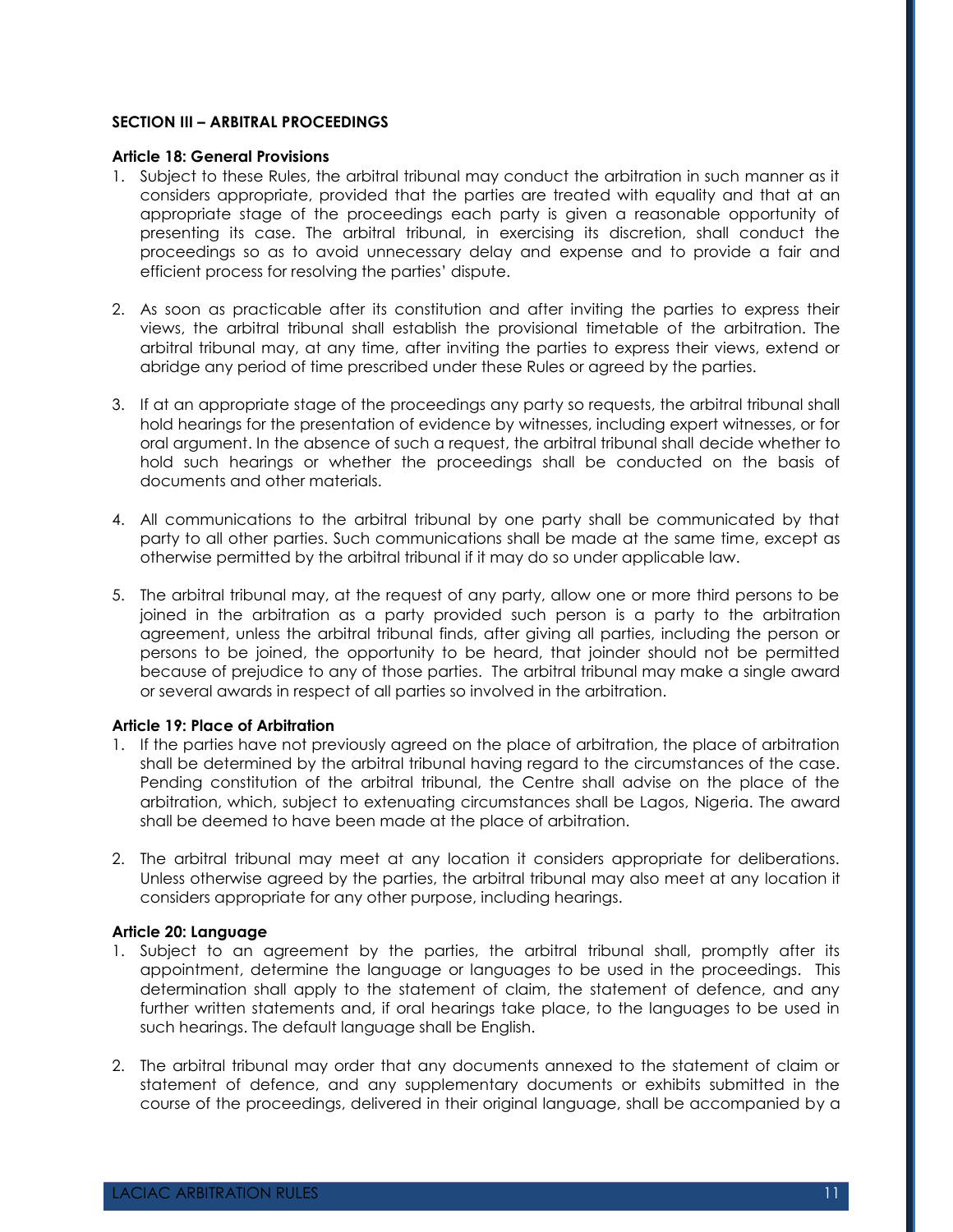translation into the language or languages agreed upon by the parties or determined by the arbitral tribunal.

## **Article 21: Statement of Claim**

- 1. The claimant shall communicate its statement of claim in writing to the respondent and to each of the arbitrators with a copy to the Secretariat within a period of time to be determined by the arbitral tribunal. The claimant may elect to treat its notice of arbitration referred to in article 3 as a statement of claim, provided that the notice of arbitration also complies with the requirements of paragraph 2 to 4 of this article.
- 2. The statement of claim shall include the following particulars:
	- a. The names and contact details of the parties;
	- b. A statement of the facts supporting the claim;
	- c. The points at issue;
	- d. The relief or remedy sought;
	- e. The legal grounds or arguments supporting the claim.
- 3. A copy of any contract or other legal instrument out of or in relation to which the dispute arises and of the arbitration agreement shall be annexed to the statement of claim.
- 4. The statement of claim should, as far as possible, be accompanied by all documents and other evidence relied upon by the claimant, or contains references to them.

#### **Article 22: Statement of Defence**

- 1. The respondent shall communicate its statement of defence in writing to the claimant and to each of the arbitrators, with a copy to the Secretariat, within a period of time to be determined by the arbitral tribunal. The respondent may elect to treat its response to the notice of arbitration referred to in article 4 as a statement of defence, provided that the response to the notice of arbitration also complies with the requirements of paragraph 2 of this article.
- 2. The statement of defence shall reply to the particulars (b) to (e) of the statement of claim (article. 21 para 2). The statement of defence should, as far as possible, be accompanied by all documents and other evidence relied upon by the respondent, or contain references to them.
- 3. In its statement of defence, or at a later stage in the arbitral proceedings if the arbitral tribunal decides that the delay was justified under the circumstances, the respondent may make a counterclaim or rely on a claim for the purpose of a set-off provided that the arbitral tribunal has jurisdiction over it.
- 4. The provisions of article 21, paragraphs 2 to 4, shall apply to a counterclaim, a claim under article 4, paragraph 2 (f), and a claim relied on for the purpose of a set-off.

#### **Article 23: Amendments to the claim or defence**

During the course of the arbitral proceedings, a party may amend or supplement its claim or defence, including a counterclaim or a claim for the purpose of a set-off, unless the arbitral tribunal considers it inappropriate to allow such amendment or supplement having regard to the delay in making it or prejudice to other parties or any other circumstances. However, a claim or defence, including a counterclaim or a claim for the purpose of a set-off, may not be amended or supplemented in such a manner that the amended or supplemented claim or defence falls outside the jurisdiction of the arbitral tribunal.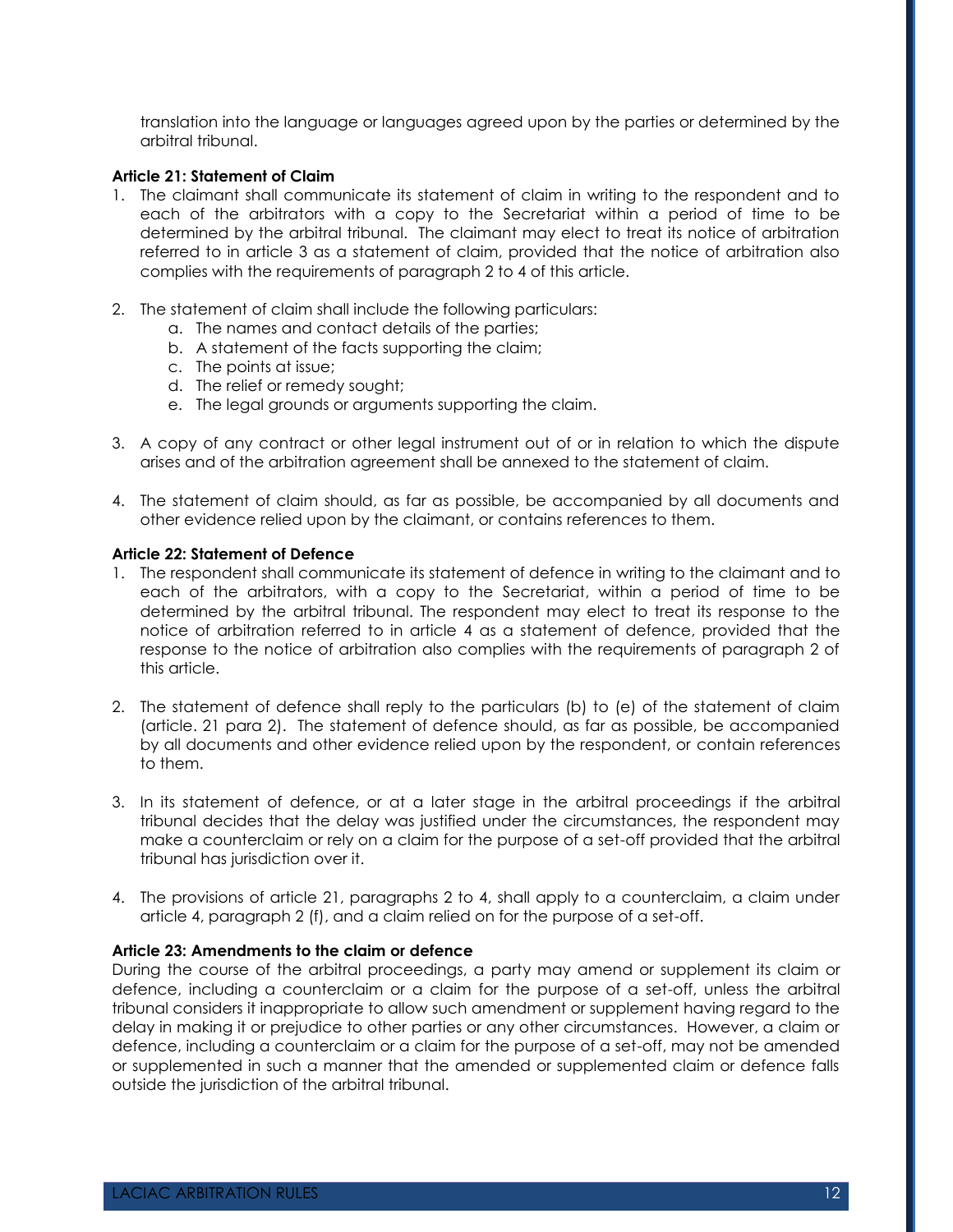#### **Article 24: Pleas as to the jurisdiction of the arbitral tribunal**

- 1. The arbitral tribunal shall have the power to rule on its own jurisdiction, including any objections with respect to the existence or validity of the arbitration agreement. For that purpose, an arbitration clause that forms part of a contract shall be treated as an agreement independent of the other terms of the contract. A decision by the arbitral tribunal that the contract is null shall not entail automatically the invalidity of the arbitration clause.
- 2. A plea that the arbitral tribunal does not have jurisdiction shall be raised no later than in the statement of defence or, with respect to a counterclaim or a claim for the purpose of a setoff, in the reply to the counterclaim or to the claim for the purpose of a set-off. A party is not precluded from raising such a plea by the fact that it has appointed, or participated in the appointment of, an arbitrator. A plea that the arbitral tribunal is exceeding the scope of its authority shall be raised as soon as the matter alleged to be beyond the scope of its authority is placed before the arbitral tribunal. The arbitral tribunal may, in either case, admit a later plea if it considers the delay justified.
- 3. The arbitral tribunal may rule on a plea referred to it in paragraph 2 either as a preliminary question or in an award on the merits. The arbitral tribunal may continue the arbitral proceedings and make an award, notwithstanding any pending challenge to its jurisdiction before a court.

## **Article 25: Further written statements**

The arbitral tribunal shall decide which further written statements, in addition to the statement of claim and the statement of defence, shall be required from the parties or may be presented by them and shall fix the periods of time for communicating such statements.

#### **Article 26: Periods of time**

The periods of time fixed by the arbitral tribunal for the communication of written statements (including the statement of claim and statement of defence) should not exceed 45 days. However, the arbitral tribunal may extend the time limits if it concludes that an extension is justified.

#### **Article 27: Interim measures**

- 1. The arbitral tribunal may, at the request of a party, grant interim measures.
- 2. An interim measure is any temporary measure by which, at any time prior to the issuance of the award by which the dispute is finally decided, the arbitral tribunal orders a party, for example and without limitation, to:
	- a. Maintain and restore the status quo pending determination of the dispute;
	- b. Take action that would prevent, or refrain from taking action that is likely to cause, (i) current or imminent harm to the subject matter of the arbitration or (ii) prejudice the arbitral process itself;
	- c. Provide a means of preserving assets out of which a subsequent award may be satisfied; or
	- d. Preserve evidence that may be relevant and material to the resolution of the dispute.
- 3. The party requesting an interim measure under paragraphs 2 (a) to (c) shall satisfy the arbitral tribunal that:
	- a. Harm not adequately reparable by an award of damages is likely to result if the measure is not ordered, and such harm substantially outweighs the harm that is likely to result to the party against whom the measure is directed if the measure is granted;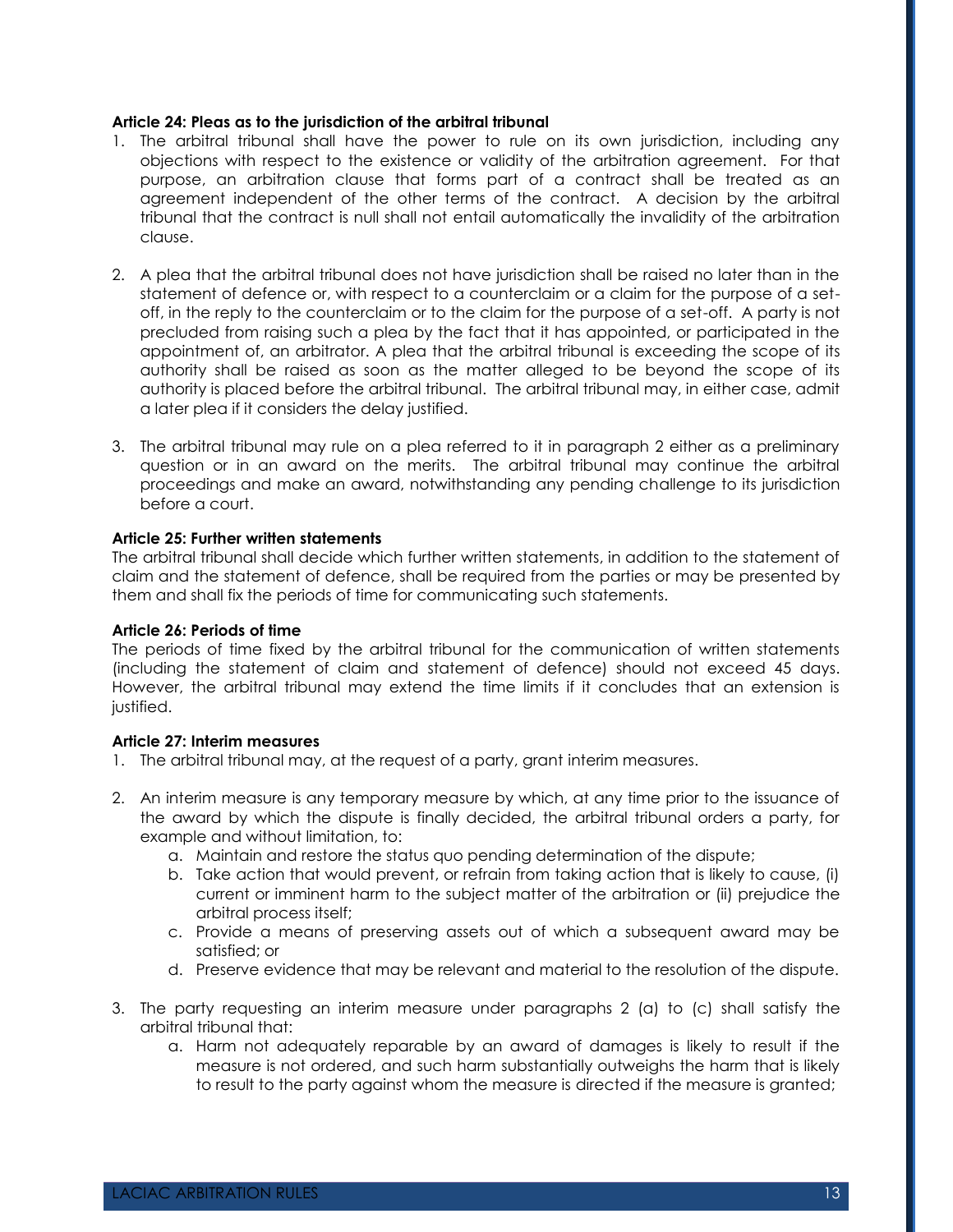- b. There is a reasonable possibility that the requesting party will succeed on the merits of the claim. The determination on the possibility shall not affect the discretion of the arbitral tribunal in making any subsequent determination; and
- c. There is a real need for the arbitral tribunal to act with urgency.
- 4. With regard to a request for an interim measure under paragraph 2 (d), the requirements in paragraphs 3 (a) and (b) shall apply only to the extent the arbitral tribunal considers appropriate.
- 5. The arbitral tribunal may modify, suspend or terminate an interim measure it has granted, upon application of any party or, in exceptional circumstances and upon prior notice to the parties, on the arbitral tribunal's own initiative.
- 6. The arbitral tribunal may require the party requesting an interim measure to provide appropriate security in connection with the measure.
- 7. The arbitral tribunal may require any party promptly to disclose any material change in the circumstances on the basis of which the interim measure was requested or granted.
- 8. The party requesting an interim measure may be liable for any costs and damages caused by the measure to any party if the arbitral tribunal later determines that, in the circumstances then prevailing, the measure should not have been granted. The arbitral tribunal may award such costs and damages at any point during the proceedings.
- 9. A request for interim measures addressed by any party to a judicial authority shall not be deemed incompatible with the agreement to arbitrate, or as a waiver of that agreement.

#### **Article 28: Emergency Arbitrator**

- 1. A party that needs urgent interim or conservatory measures that cannot await the constitution of an arbitral tribunal ("**Emergency Measures**") may make an application for such measures pursuant to the Emergency Arbitrator Rules in Annex VI. Any such application shall be accepted only if it is received by the Secretariat prior to the transmission of the file to the arbitral tribunal.
- 2. The emergency arbitrator's decision shall take the form of an order. The parties undertake to comply with any order made by the emergency arbitrator.
- 3. The emergency arbitrator's order shall not bind the arbitral tribunal with respect to any question, issue or dispute determined in the order. The arbitral tribunal may modify, terminate or annul the order or any modification thereto made by the emergency arbitrator.
- 4. The arbitral tribunal shall decide upon any party's requests or claims related to the emergency arbitrator proceedings, including the reallocation of the costs of such proceedings and any claims arising out of or in connection with the compliance or noncompliance with the order.
- 5. Article 28 and the Emergency Arbitrator Rules set forth in Annex VI (collectively the "Emergency Arbitrator Provisions") shall apply only to parties that are either signatories of the arbitration agreement under the Rules that is relied upon for the application or successors to such signatories.
- 6. The Emergency Arbitrator provisions shall not apply if the parties have agreed to another pre-arbitral procedure that provides for the granting of conservatory, interim or similar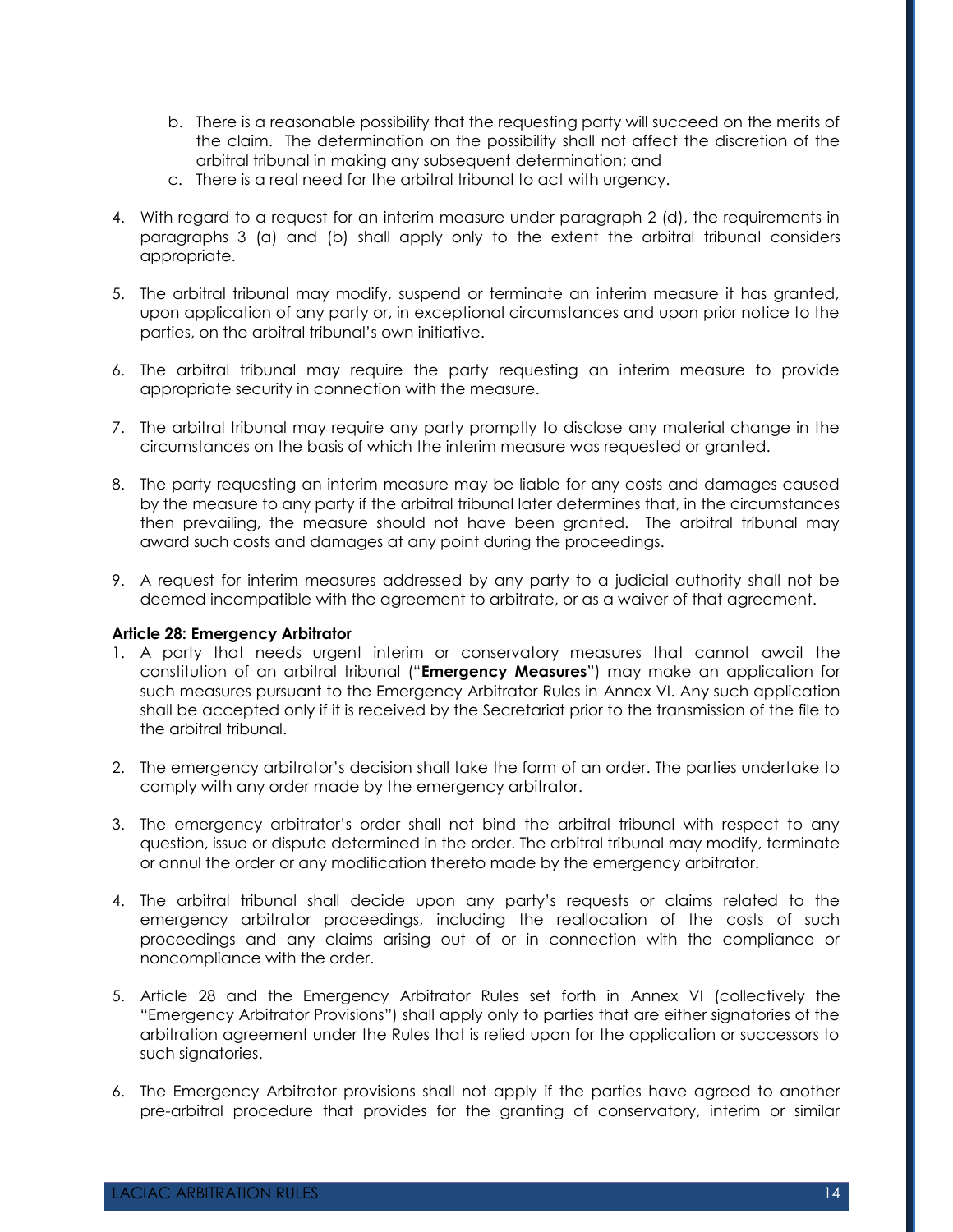measures or the parties have expressly agreed to opt out of the Emergency Arbitrator provisions.

7. For the avoidance of doubt, paragraph 6 above, shall not prejudice any party's right to apply to a state court or other legal authority.

#### **Article 29: Evidence**

- 1. Each party shall have the burden of proving the facts relied on to support its claim or defence.
- 2. Witnesses, including expert witnesses, who are presented by the parties to testify to the arbitral tribunal on any issue of fact or expertise may be any individual, notwithstanding that the individual is a party to the arbitration or in any way related to a party. Unless otherwise directed by the arbitral tribunal, statements by witnesses, including expert witnesses, shall be presented in writing and signed by them.
- 3. At any time during the arbitral proceedings the arbitral tribunal may require the parties to produce documents, exhibits, or other evidence within such period of time as the arbitral tribunal shall determine.
- 4. The arbitral tribunal shall determine the admissibility, relevance, materiality and weight of the evidence offered.

#### **Article 30: Hearings**

- 1. In the event of an oral hearing, the arbitral tribunal shall give the parties adequate advance notice of the date, time and place thereof.
- 2. Witnesses, including expert witnesses, may be heard under the conditions and examined in the manner set by the arbitral tribunal.
- 3. Hearings shall be held in camera unless the parties agree otherwise. The arbitral tribunal may require the retirement of any witness or witnesses, including expert witnesses, except that a witness, including an expert witness, who is a party to the arbitration shall not, in principle, be asked to retire.
- 4. The arbitral tribunal may direct that witnesses, including expert witnesses, be examined through means of telecommunication that do not require their physical presence at the hearing (such as videoconference).

#### **Article 31: Experts appointed by the arbitral tribunal**

- 1. After consultation with the parties, the arbitral tribunal may appoint one or more independent experts to report to it, in writing, on specific issues to be determined by the arbitral tribunal. A copy of the expert's terms of reference, established by the arbitral tribunal, shall be communicated to the parties.
- 2. The expert shall, in principle before accepting appointment, submit to the arbitral tribunal and to the parties a description of his or her qualifications and a statement of his or her impartiality and independence. Within the time ordered by the arbitral tribunal, the parties shall inform the arbitral tribunal whether they have any objections as to the expert's qualifications, impartiality or independence. The arbitral tribunal shall decide promptly whether to accept any such objections. After an expert's appointment, a party may object to the expert's qualification, impartiality or independence only if the objection is for reasons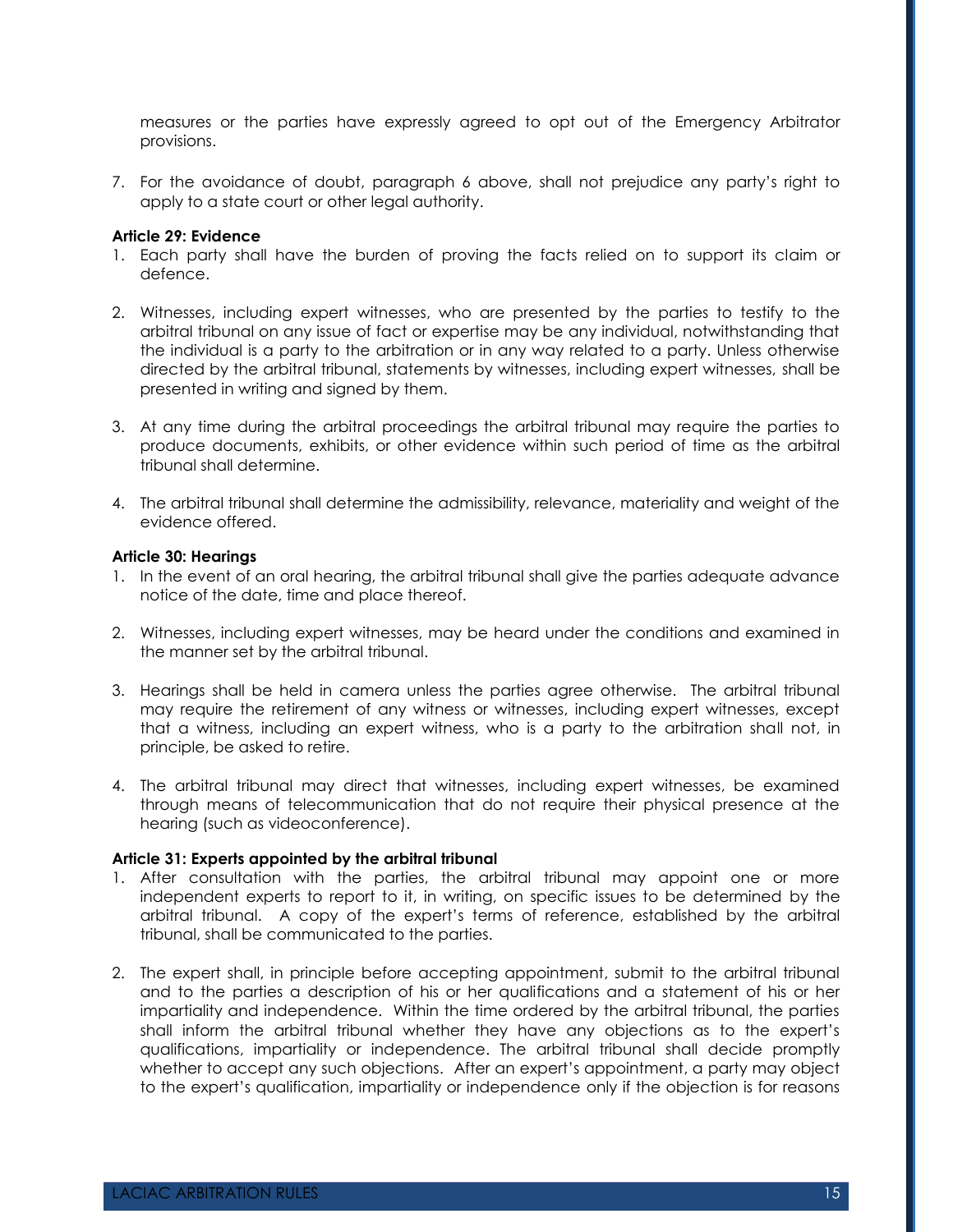of which the party becomes aware after the appointment has been made. The arbitral tribunal shall decide promptly what, if any, action to take.

- 3. The parties shall give the expert any relevant information or produce for his or her inspection any relevant documents or goods that he or she may require of them. Any dispute between a party and such expert as to the relevance of the required information or production shall be referred to the arbitral tribunal for decision.
- 4. Upon receipt of the expert's report, the arbitral tribunal shall communicate a copy of the report to the parties, which shall be given the opportunity to express, in writing, their opinion on the report. A party shall be entitled to examine any document on which the expert has relied in his or her report.
- 5. At the request of any party, the expert, after delivery of the report, may be heard at a hearing where the parties shall have the opportunity to be present and to interrogate the expert. At this hearing, any party may present expert witnesses in order to testify on the points at issue. The provision of article 29 shall be applicable to such proceedings.

#### **Article 32: Default**

- 1. If, within the period of time fixed by these Rules or the arbitral tribunal, without showing sufficient cause:
	- a. The claimant has failed to communicate its statement of claim, the arbitral tribunal shall issue an order for the termination of the arbitral proceedings, unless there are remaining matters that may need to be decided and the arbitral tribunal considers it appropriate to do so;
	- b. The respondent has failed to communicate its response to the notice of arbitration or its statement of defence, the arbitral tribunal shall order that the proceedings continue, without treating such failure in itself as an admission of the claimant's allegations; the provisions of this subparagraph also apply to a claimant's failure to submit a defence to a counterclaim or to a claim for the purpose of a set-off.
- 2. If a party, duly notified under these Rules, fails to appear at a hearing, without showing sufficient cause for such failure, the arbitral tribunal may proceed with the arbitration.
- 3. If a party, duly invited by the arbitral tribunal to produce documents, exhibits or other evidence, fails to do so within the established period of time, without showing sufficient cause for such failure, the arbitral tribunal may make the award on the evidence before it.

#### **Article 33: Closure of hearings**

- 1. The arbitral tribunal may inquire of the parties if they have any further proof to offer or witnesses to be heard or submissions to make and, if there are none, it may declare the hearings closed.
- 2. The arbitral tribunal may, if it considers it necessary owing to exceptional circumstances, decide, on its own initiative or upon application of a party, to reopen the hearings at any time before the award is made.

#### **Article 34: Waiver of right to object**

A failure by any party to object promptly to any non-compliance with these Rules or with any requirement of the arbitration agreement shall be deemed to be a waiver of the right of such party to make such an objection, unless such party can show that, under the circumstances, its failure to object was justified.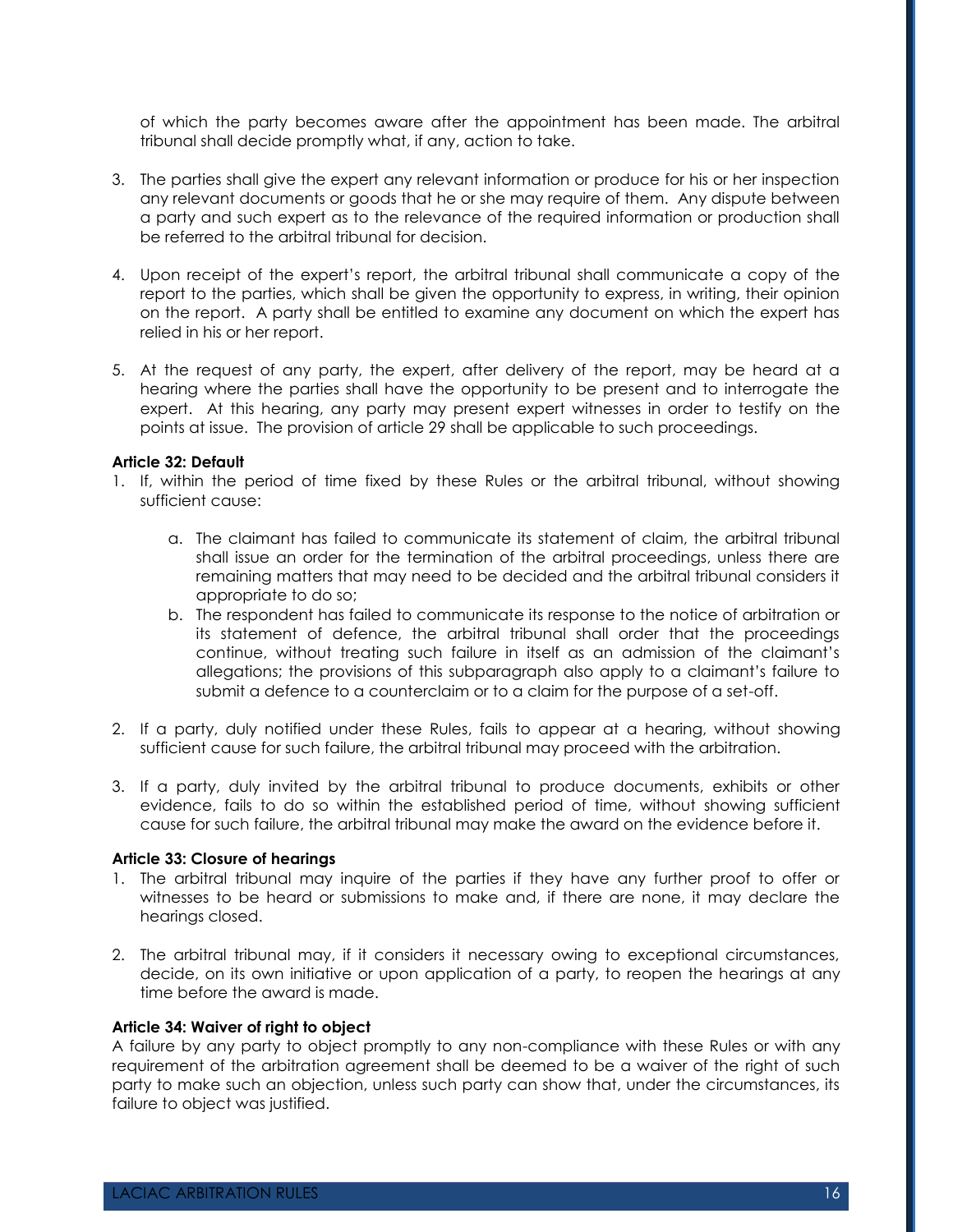### **Article 35: Applicable law, amiable compositeur**

- 1. The arbitral tribunal shall apply the rules of law designated by the parties as applicable to the substance of the dispute. Failing such designation by the parties, the arbitral tribunal shall apply the law which it determines to be appropriate.
- 2. The arbitral tribunal shall decide as *amiable compositeur* or *ex aequo et bono* if the parties have expressly authorised the arbitral tribunal to do so.
- 3. In all cases, the arbitral tribunal shall decide in accordance with the terms of the contract, if any, and shall take into account any usage of trade applicable to the transaction.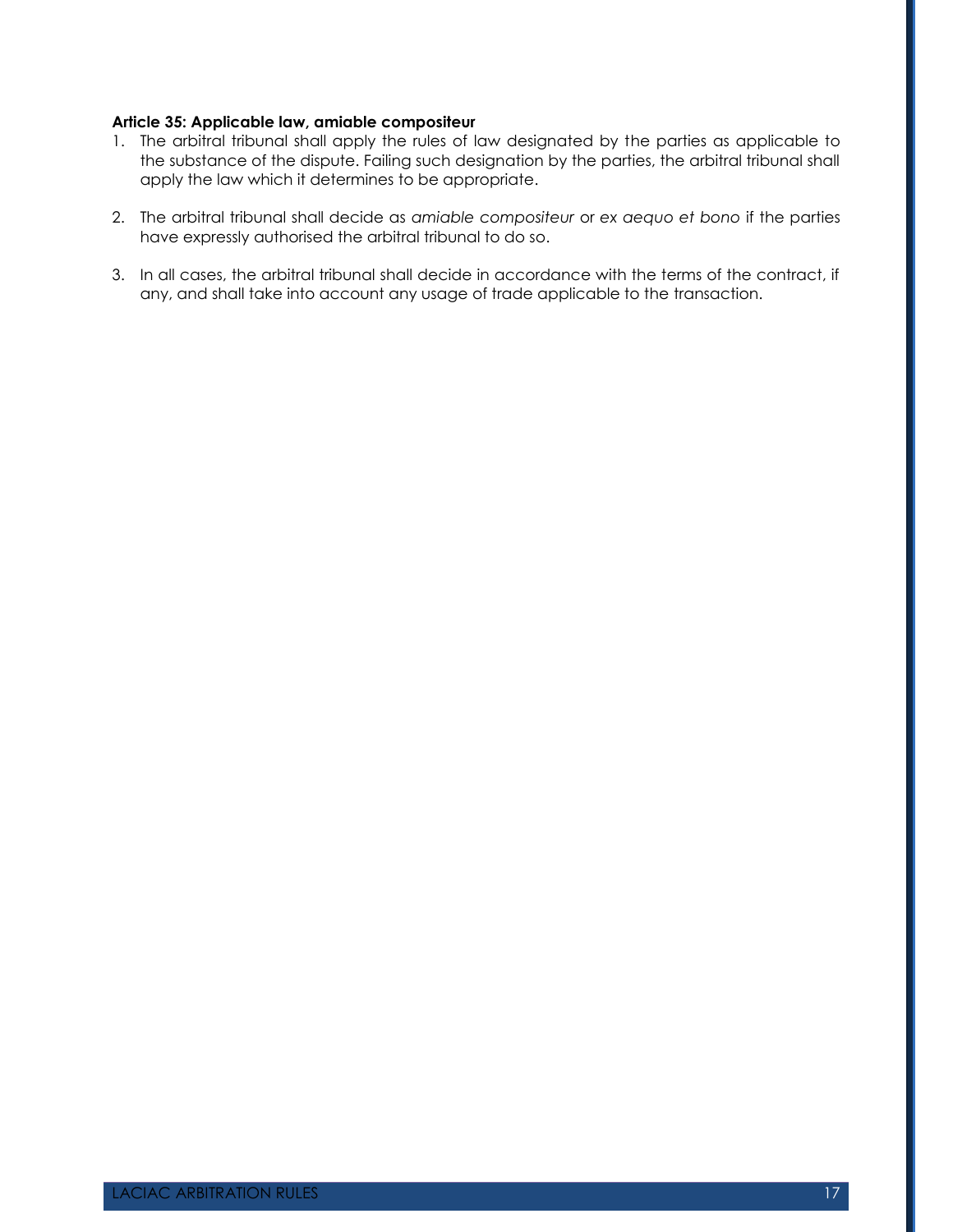## **SECTION IV – THE AWARD**

#### **Article 36: Decisions**

- 1. When there is more than one arbitrator, any award or other decision of the arbitral tribunal shall be made by a majority of the arbitrators.
- 2. In the case of questions of procedure, when there is no majority or when the arbitral tribunal so authorises, the presiding arbitrator may decide alone, subject to revision, if any, by the arbitral tribunal.
- 3. The Centre shall ensure all procedural requirements are met before the Centre releases the award to the parties in accordance with article 37. Where there are lapses, the arbitral tribunal will be notified for rectification before release of the award. Before signing any award, the arbitral tribunal shall submit it in draft form to the Court. The Court, without prejudice to the inviolability of the independence of the arbitral tribunal's judgment, may draw their attention to matters of form and procedure required by the Rules, and only exceptionally to matters of substance.

## **Article 37: Form and effect of the award**

- 1. The arbitral tribunal may make separate awards on different issues at different times.
- 2. All awards shall be made in writing and shall be final and binding on the parties. The parties shall carry out all awards without delay.
- 3. The arbitral tribunal shall state the reasons upon which the award is based, unless the parties have agreed that no reasons are to be given.
- 4. An award shall be signed by the arbitrators and it shall contain the date on which the award was made and indicate the place of arbitration. Where there is more than one arbitrator and any of them fails to sign, the award shall state the reasons for the absence of the signature.
- 5. Any award may be made public with the consent of all parties or where and to what extent disclosure is required of a party by legal duty, to protect or pursue a legal right or in relation to legal proceedings before a court or other competent authority.
- 6. Copies of the award signed by the arbitrators shall be communicated to the parties by the Secretariat.

#### **Article 38: Settlement or other grounds for termination**

- 1. If, before the award is made, the parties agree on a settlement of the dispute, the arbitral tribunal shall either issue an order for the termination of the arbitral proceedings or, if requested by the parties, and accepted by the arbitral tribunal, record the settlement in the form of an arbitral award on agreed terms. The arbitral tribunal is not obliged to give reasons for such an award.
- 2. If, before the award is made, the continuation of the arbitral tribunal proceedings becomes unnecessary or impossible for any reason not mentioned in paragraph 1, the arbitral tribunal shall inform the parties of its intention to issue an order for the termination of the proceedings. The arbitral tribunal shall have the power to issue such an order unless there are remaining matters that may need to be decided and the arbitral tribunal considers it appropriate to do so.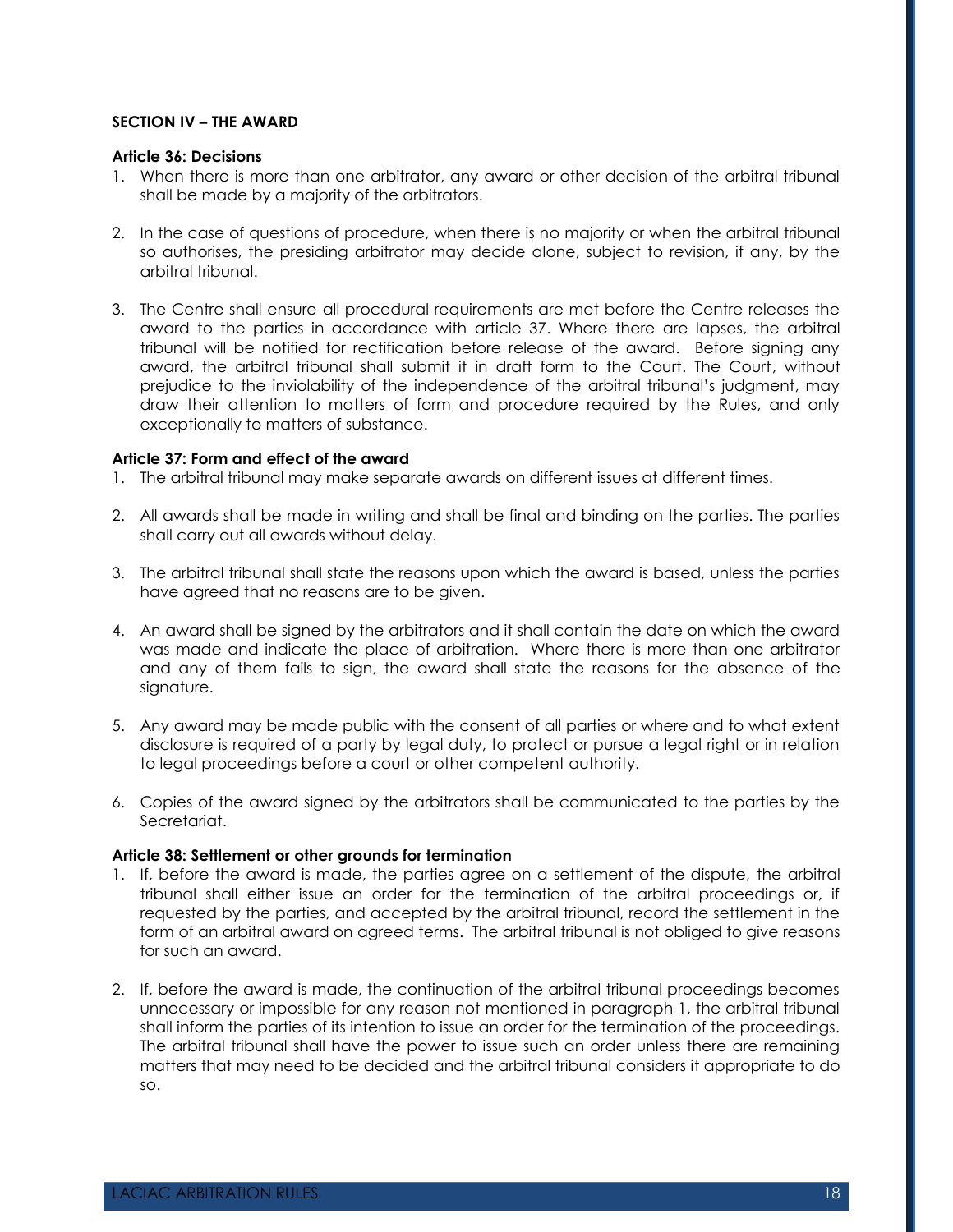3. Copies of the order for termination of the arbitral proceedings or of the arbitral award on agreed terms, signed by the arbitrators, shall be communicated by the Centre to the parties. Where an arbitral award on agreed terms is made, the provisions of article 33, paragraphs 2, 4 and 5 shall apply.

## **Article 39: Interpretation of the award**

- 1. Within 30 days after the receipt of the award, a party, with notice to the other parties, may request that the arbitral tribunal give an interpretation of the award.
- 2. The interpretation shall be given in writing within 45 days after the receipt of the request. The interpretation shall form part of the award and the provisions of article 35(2) to (6) shall apply.

### **Article 40: Correction of the award**

- 1. Within 30 days after the receipt of the award, a party, with notice to the other parties, may request the arbitral tribunal to correct in the award any error in computation, any clerical or typographical error, or any error or omission of a similar nature. If the arbitral tribunal considers that the request is justified, it shall make the correction within 45 days of receipt of the request.
- 2. The arbitral tribunal may within 30 days after communication of the award make such corrections on its own initiative.
- 3. Such corrections shall be in writing and shall form part of the award. The provisions of article 35, paragraphs 2 to 6, shall apply.

### **Article 41: Additional award**

- 1. Within 30 days after the receipt of the termination order or the award, a party, with notice to the other parties, may request the arbitral tribunal to make an award or an additional award as to claims presented in the arbitral proceedings but not decided by the arbitral tribunal.
- 2. If the arbitral tribunal considers the request for an award or additional award to be justified, it shall render or complete its award within 60 days after the receipt of the request. The arbitral tribunal may extend, if necessary, the period of time within which it shall make the award.
- 3. When such an award or additional award is made, the provisions of article 35, paragraphs 2 to 6, shall apply.

## **SECTION V - COSTS**

## **Article 42: Definition of costs**

- 1. The LACIAC Court shall fix the costs of arbitration in the final award and, if it deems appropriate, in another decision.
- 2. The term "costs" includes only:
	- a. The registration fee;
	- b. The fees of the arbitral tribunal to be stated separately as to each arbitrator and to be fixed in accordance with article 45;
	- c. The reasonable travel and other expenses incurred by the arbitrators;
	- d. The reasonable costs of expert advice and of other assistance required by the arbitral tribunal;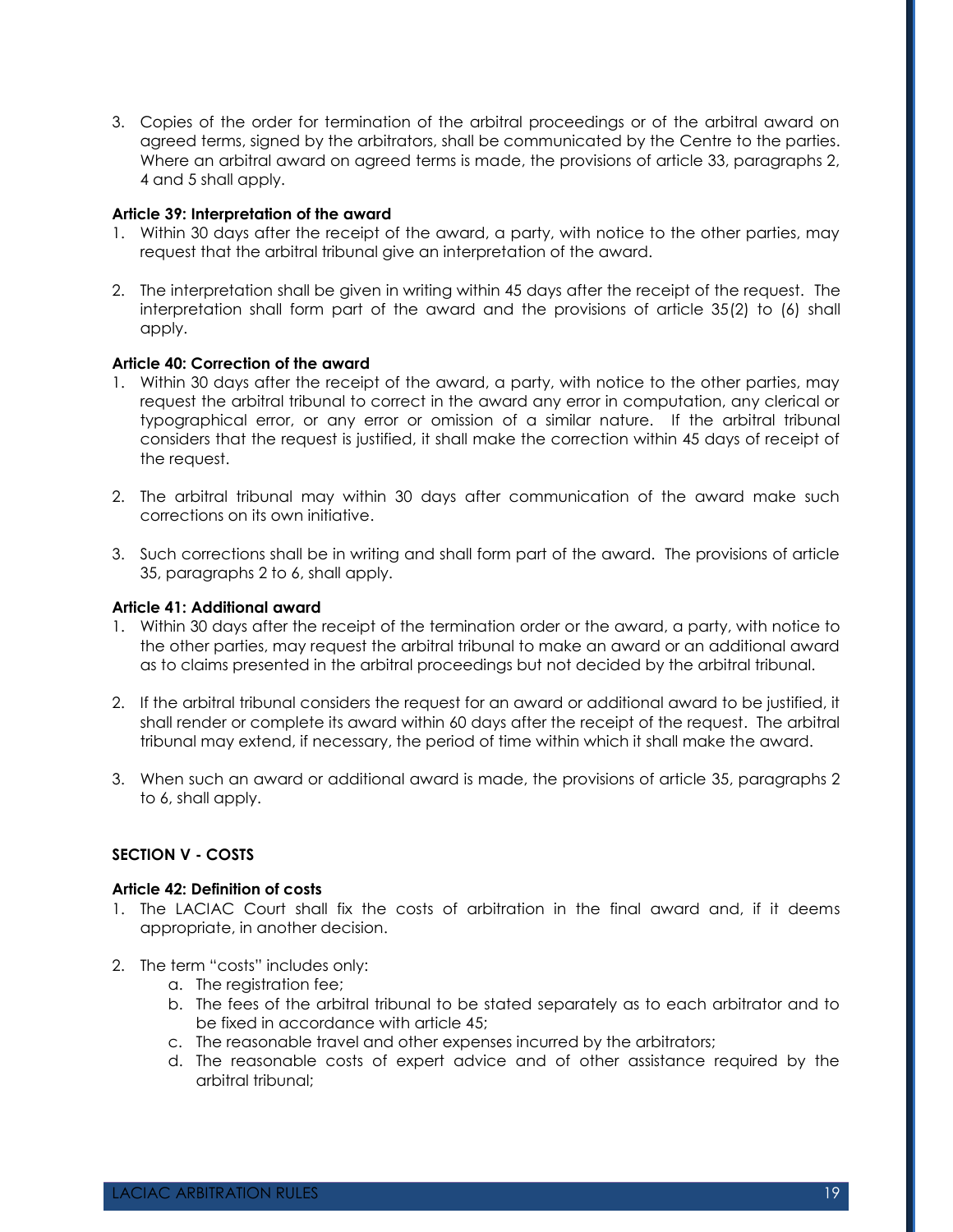- e. The reasonable travel and other expenses of witnesses to the extent such expenses are approved by the arbitral tribunal;
- f. The legal and other costs incurred by the parties in relation to the arbitration to the extent that the arbitral tribunal determines that the amount of such costs is reasonable;
- g. Any fees and expense of the Centre.
- 3. In relation to interpretation, correction or completion of any award under articles 39 to 40, the arbitral tribunal may charge the costs referred to in paragraphs 2 (b) to (f), but no additional fees.

## **Article 43: Registration Fee**

Upon filing the request of arbitration, the claimant shall pay a registration fee amounting to US\$250 (two hundred and fifty US dollars). The same amount shall be paid by the Respondent upon filing a counterclaim. If the registration fee is not paid upon filing the notice of arbitration or the counterclaim, the Centre shall not register the request or the counter claim.

The registration fee is non-refundable.

## **Article 44: Administrative Expenses**

The administrative expenses of the LACIAC Court shall be determined based on the sum in dispute in accordance with Annex V. The sum in dispute shall be the aggregate value of all claims, counterclaims and set-offs. Where the sum in dispute cannot be ascertained, the LACIAC Court shall determine the administrative expenses taking all relevant circumstances into account.

#### **Article 45: Fees and expenses of arbitrators**

- 1. The arbitrators' fees shall be determined based on the sum in dispute in accordance with table 2 of Annex V. The sum in dispute shall be the aggregate value of all claims, counterclaims and set-offs. Where the sum in dispute cannot be ascertained, the Centre shall, in its discretion, determine the fees of the arbitral tribunal taking all relevant circumstances into account.
- 2. The fees and expenses of the arbitrators shall be reasonable in amount, taking into account the amount in dispute, the complexity of the subject matter, the time spent by the arbitrators and any other relevant circumstances of the case.
- 3. The arbitrator's fees and expenses shall be fixed exclusively by the LACIAC Court as required by the Rules. Separate fee arrangements between the parties and the arbitrator are contrary to the Rules.
- 4. Promptly after its constitution, the arbitral tribunal shall inform the parties as to the proposed applicable rate.
- 5. Within 15 days of receiving the arbitral tribunal's determination of fees and expenses, any party may refer for review such determination to the LACIAC Court. If the LACIAC Court finds that the arbitral tribunal's determination is inconsistent with the arbitral tribunal's proposal (and any adjustment thereto) under paragraph 3 or is otherwise manifestly excessive, it shall, within 45 days of receiving such a referral, make any adjustments to the arbitral tribunal's determination that are necessary to satisfy the criteria in paragraph 1. Any such adjustments shall be binding upon the arbitral tribunal;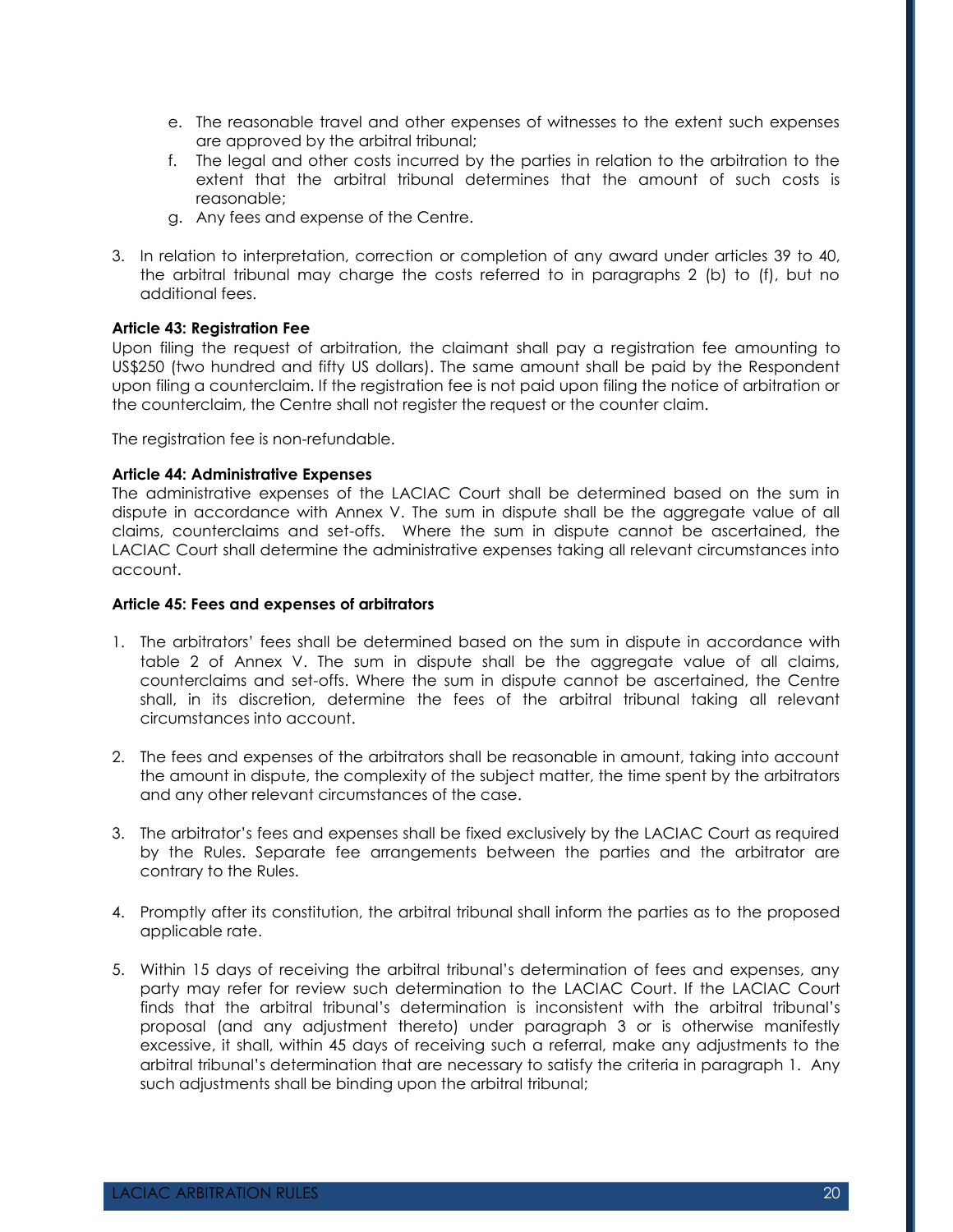- 6. Throughout the procedure under paragraphs 4, the arbitral tribunal shall proceed with the arbitration, in accordance with article 18(1).
- 7. A referral under paragraph 3 shall not affect any determination in the award other than the arbitral tribunal's fees and expenses nor shall it delay the recognition and enforcement of all parts of the award other than those relating to the determination of the arbitral tribunal's fees and expenses.

### **Article 46: Allocation of costs**

- 1. The costs of the arbitration shall in principle be borne by the unsuccessful party or parties. However, the arbitral tribunal may apportion each of such costs between the parties if it determines that apportionment is reasonable, taking into account the circumstances of the case.
- 2. The arbitral tribunal shall in the final award or, if it deems appropriate, in any other award, determine any amount that a party may have to pay to another party as a result of the decision on allocation of costs.

## **Article 47: Deposit of costs**

- 1. The arbitral tribunal, on its establishment, may request the parties to deposit an equal amount as an advance for the costs referred to in article 42  $(2)(a)$  to  $(c)$ .
- 2. During the course of the arbitral proceedings the arbitral tribunal may request supplementary deposits from the parties.
- 3. The arbitral tribunal shall fix the amounts of any deposits or supplementary deposits only after consultation with the Centre, which may make any comments to the arbitral tribunal that it deems appropriate concerning the amount of such deposits and supplementary deposits.
- 4. If the required deposits are not paid in full within 30 days after the receipt of the request, the arbitral tribunal shall so inform the parties in order that one or more of them may make the required payment. If such payment is not made, the arbitral tribunal may order the suspension or termination of the arbitral proceedings.
- 5. After a termination order or final award has been made, the arbitral tribunal shall render an accounting to the parties of the deposits received and return any unexpended balance to the parties.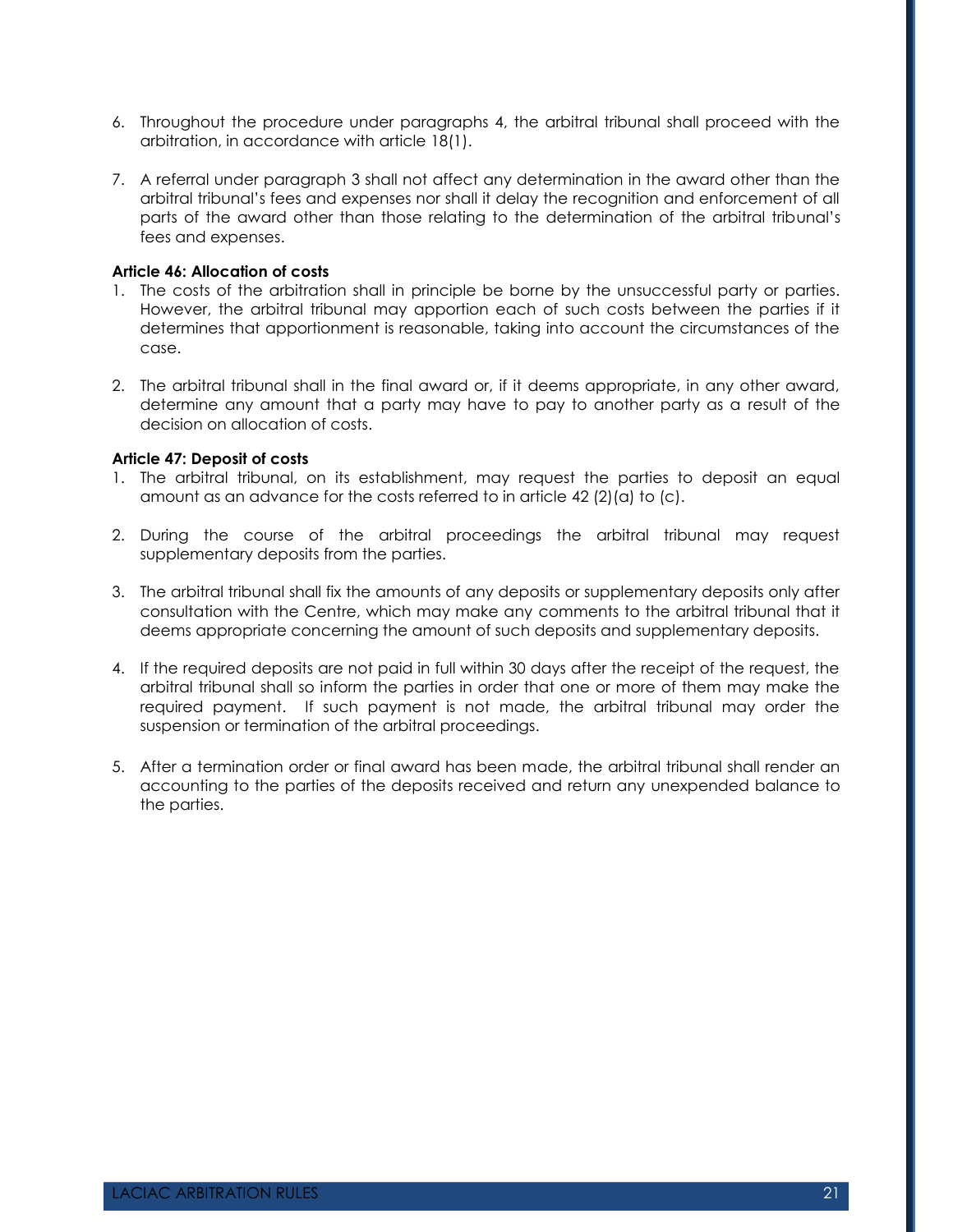## *ANNEX I*

## **IBA GUIDELINES ON PARTY REPRESENTATION IN INTERNATIONAL ARBITRATION**

http://www.ibanet.org/Publications/publications\_IBA\_guides\_and\_free\_materials.aspx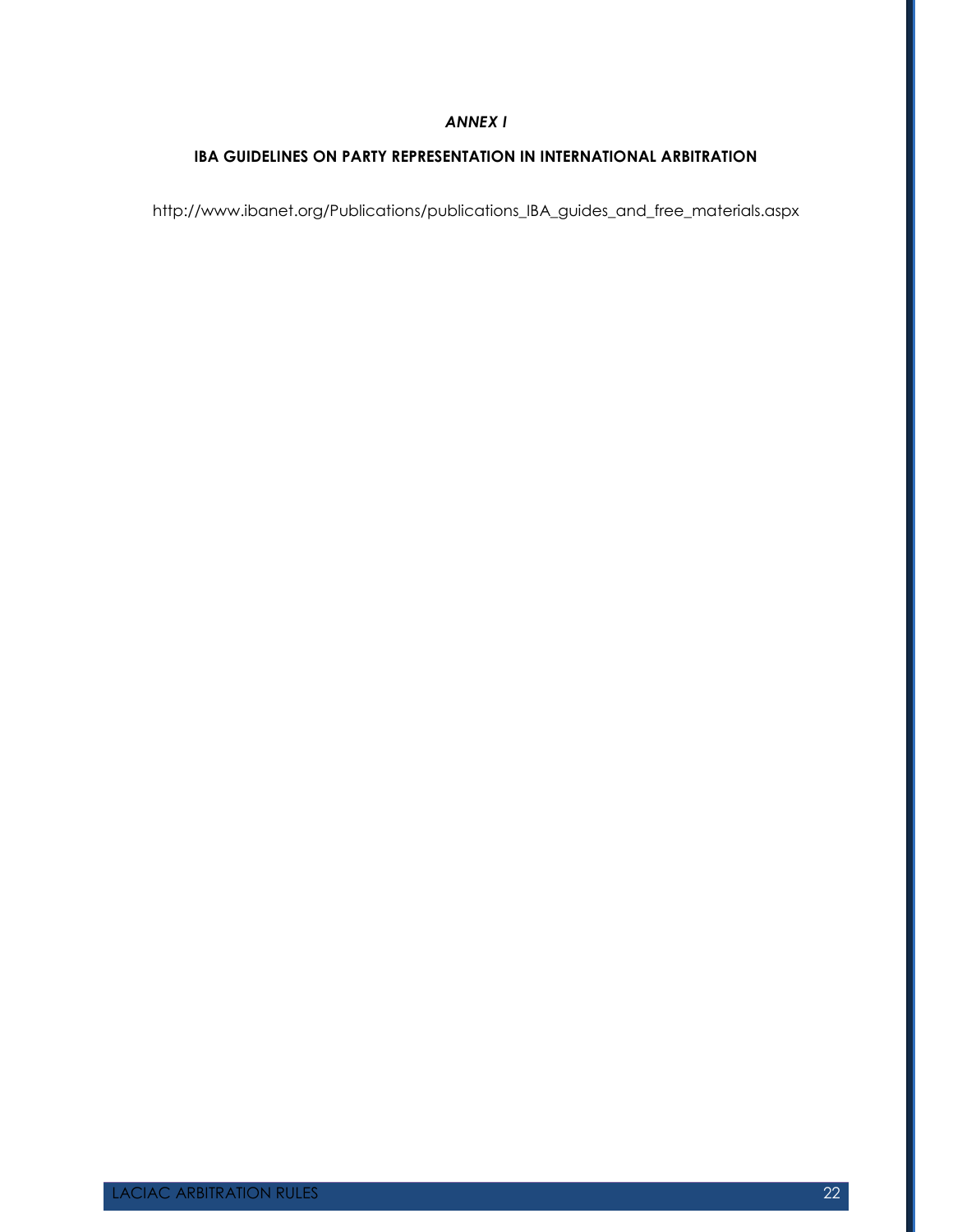## *ANNEX II* **IBA GUIDELINES ON CONFLICTS OF INTEREST IN INTERNATIONAL ARBITRATION**

http://www.ibanet.org/Publications/publications\_IBA\_guides\_and\_free\_materials.aspx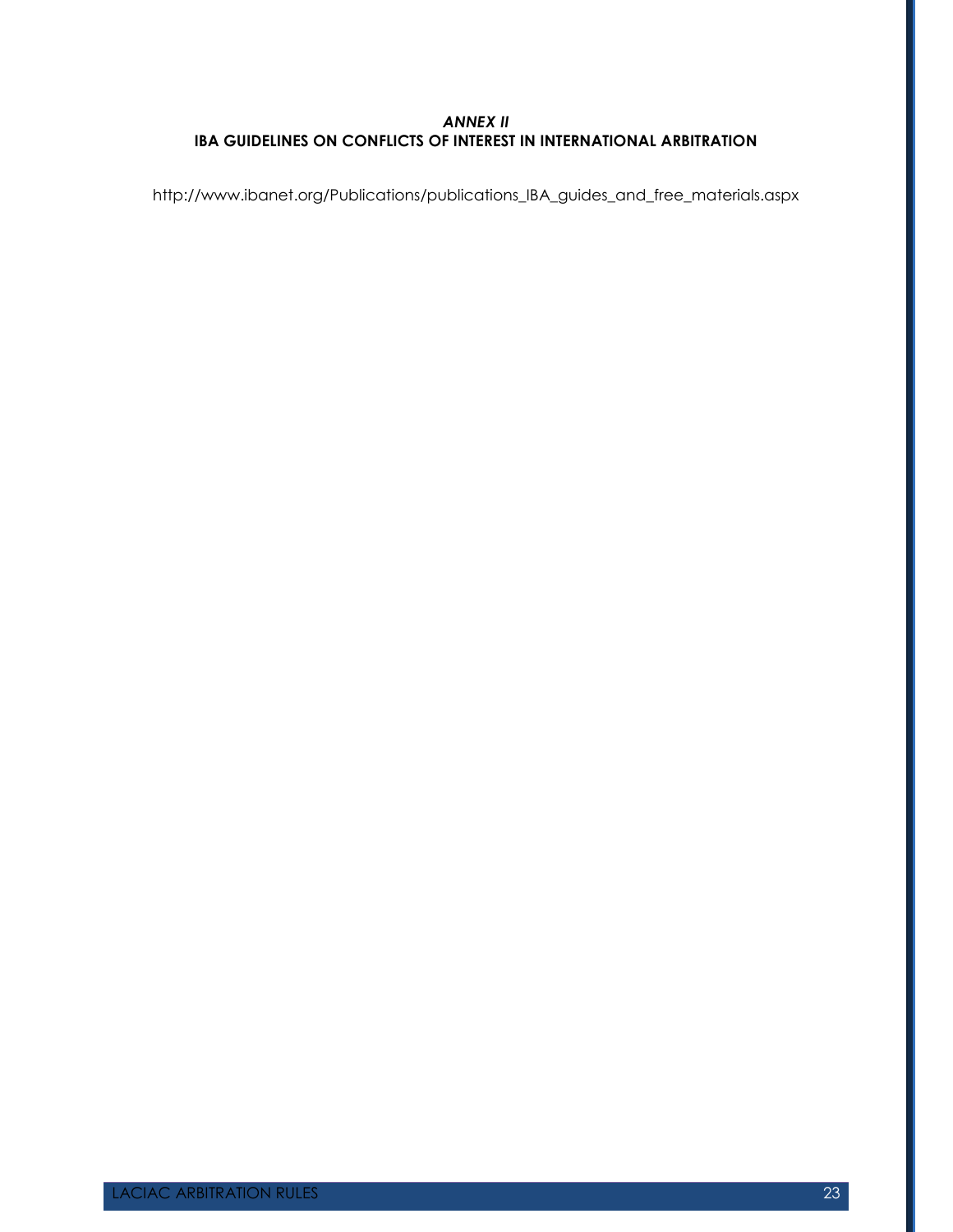## *ANNEX III* **FAST TRACK ARBITRATION RULES**

Where parties have agreed that disputes shall be referred to arbitration under the LACIAC Fast Track Arbitration Rules (the "**Fast Track Rules**"), then such disputes shall be settled in accordance with these Fast Track Rules. These Fast Track Rules are supplemental to and should be read in conjunction with the LACIAC Rules. Where a conflict arises between the LACIAC Rules and the Fast Track Rules, the Fast Track Rules will apply. References below to '**article'** shall be to the provisions of the LACIAC Rules.

## **1. Notice of arbitration and statement of claim**

1.1. The provisions of article 4 shall apply except in so far as set out here below.

- 1.2. The notice of arbitration shall include the following additional information:
	- a. A reasoned request for the arbitration to be conducted under the Fast Track Rules, where the arbitration agreement is silent;
	- b. The name and professional qualifications of at least one but no more than three suggested arbitrators as candidates for the role of sole arbitrator, or, where there is prior agreement for a panel of three arbitrators, the claimant's chosen appointee;
	- c. A request to the respondent to concur with the appointment of a sole arbitrator, or, where there is prior agreement for a panel of three arbitrators, a request for the respondent(s)' chosen appointee; and
	- d. A comprehensive statement of claim in accordance with article 21.
- 1.3. Unless the parties have agreed otherwise, any arbitration conducted under the Fast Track Rules shall be conducted by a sole arbitrator whose appointment shall be agreed in writing by the parties within 7 days of the deemed commencement of arbitration.

## **2. Response to the Notice of Arbitration**

- 2.1. Within 15 days of the receipt of the notice of arbitration, the respondent shall communicate to the claimant a response to the notice of arbitration, which shall include:
	- a. The name and contact details of each respondent;
	- b. A response to the information set forth in the notice of arbitration, pursuant to article 4, and paragraph 1 above;
	- c. Any plea that an arbitral tribunal to be constituted under the Fast Track Rules lacks jurisdiction;
	- d. The name and professional qualifications of at least one but no more than three suggested arbitrators as candidate for the role of sole arbitrator, or, where there is prior agreement for a panel of three arbitrators, the respondent(s)' chosen appointee;
	- e. A comprehensive statement of defence in accordance with article 22;
	- f. A brief description of counterclaims or claims for the purpose of a set-off, if any, including where relevant, an indication of the amounts involved, and the relief or remedy sought;
- 2.2. The response to the notice of arbitration may, where relevant, also include:
	- a. A list of names and addresses of all reasonably potential witnesses;
	- b. A list of the location and the categories of all documents in the party's possession, custody or control that may be relevant to the dispute;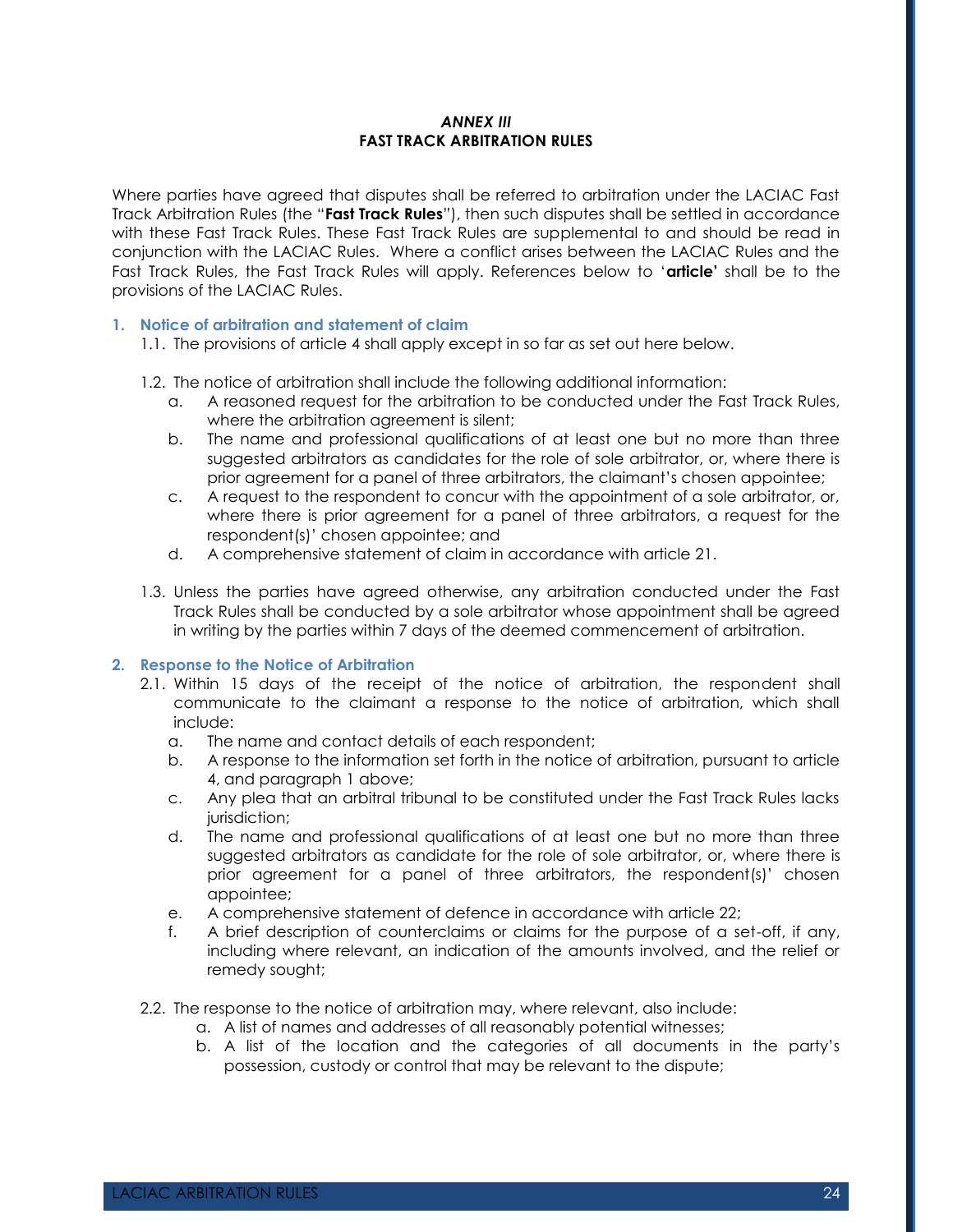### **3. Selection Of Arbitrator**

- 3.1. Unless the parties agree otherwise, arbitrations conducted under the Fast Track Rules shall be administered by a sole arbitrator.
- 3.2. If within 14 days after the receipt by the respondent of the notice of arbitration the parties have not agreed on the identity of the arbitrator, a sole arbitrator shall, at the request of a party, be appointed by the LACIAC Court, as promptly as possible. In making the appointment the LACIAC Court shall use its discretion.
- 3.3. If within 7 days after the appointment of the second arbitrator the two arbitrators have not agreed on the choice of the presiding arbitrator, the presiding arbitrator shall be appointed by the LACIAC Court in the same way as a sole arbitrator would be appointed under paragraph 3.2.

#### **4. Place Of Arbitration**

The place or arbitration shall be determined in accordance with article 19.

## **5. Pre-Hearing Conference**

- 5.1. Within 5 business days of appointment, the tribunal shall hold a pre-hearing conference to address the procedural timeline and any other matter which the tribunal or parties believe is relevant.
- 5.2. The tribunal may hold one or more conferences in the tribunal's discretion. Unless the tribunal decides otherwise, these shall be held by telephone or video conference.

## **6. Evidence**

- 6.1. Except as otherwise ordered by the tribunal, evidence shall be limited to documentary evidence.
- 6.2. Upon date(s) established by the tribunal, both parties will serve on the other:
	- a. all non-privileged hardcopy and electronic documents that they reasonably believe are relevant to any issue to be resolved in the arbitration;
	- b. a log setting out in adequate detail a description of the categories of documents for which privilege is being asserted, in order for this to be evaluated by the tribunal an non-producing party; and
	- c. each party may serve a list of particular categories of documents needed with respect to the dispute, which list shall attempt to be as specific as reasonably practicable, and each party shall then serve in response a statement of whether the initial production included the requested documents and, if not, whether the production will be supplemented or whether there is an objection thereto.
- 6.3. Any documents not produced two weeks prior to the arbitration hearing may not be used by the producing party at the hearing, except for rebuttal documents, which may be admitted in the discretion of the tribunal.

## **7. Experts Appointed By The Tribunal**

The provisions of article 31 apply.

#### **8. Hearings**

8.1. Unless otherwise directed by the tribunal, the tribunal will decide the matter on paper. Oral hearings will take place in limited circumstances, where requested and deemed necessary by the tribunal.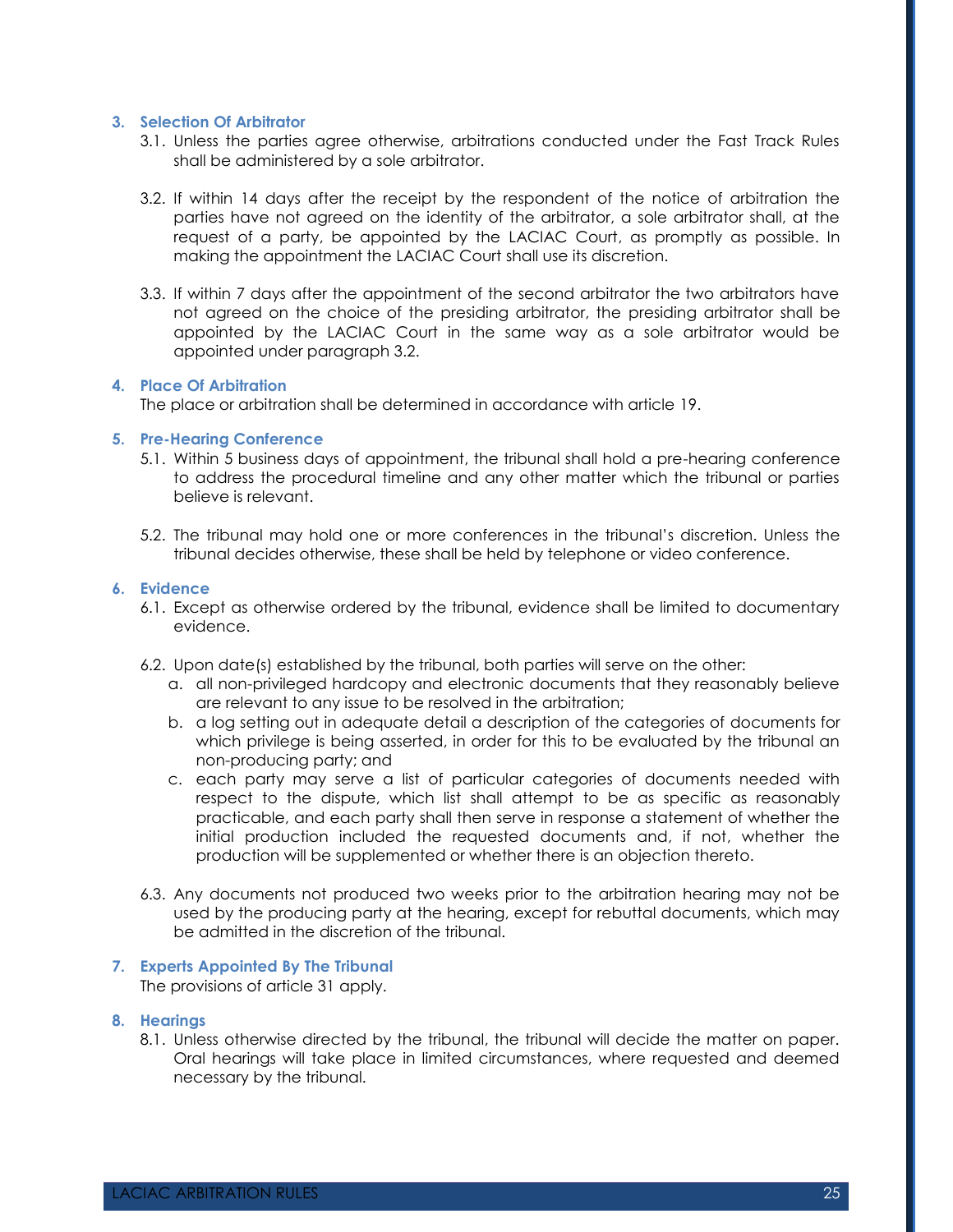- 8.2. In the event of an oral hearing, the tribunal shall give the parties adequate advance notice of the date, time and place thereof. Hearings may be held or witnesses presented by video conference or such other manner as the tribunal deems appropriate.
- 8.3. The tribunal may impose a timed hearing with equal time for either party to present its evidence.
- 8.4. The parties shall produce such evidence as the tribunal deems necessary to understand and to determine the matters in dispute.
- 8.5. The tribunal will aim to use its reasonable endeavors to set a hearing date within 7 days of the deemed commencement date.

#### **9. Award**

- 9.1. The provisions of article 36 and 37 shall apply.
- 9.2. The tribunal may refer any portion of the dispute to mediation before rendering an award. Mediation will be conducted in accordance with the LACIAC mediation procedures.
- 9.3. The award will be rendered within 21 days of the close of hearings.
- 9.4. If, before the award is made, the parties agree on a settlement of the dispute, the tribunal shall either issue an order for the termination of the arbitral proceedings or, if requested by the parties, and accepted by the tribunal, record the settlement in the form of an arbitral award on agreed terms. The tribunal is not obliged to give reasons for such an award.

### **10. Costs**

Costs shall be determined in accordance with the cost schedule at Annex V.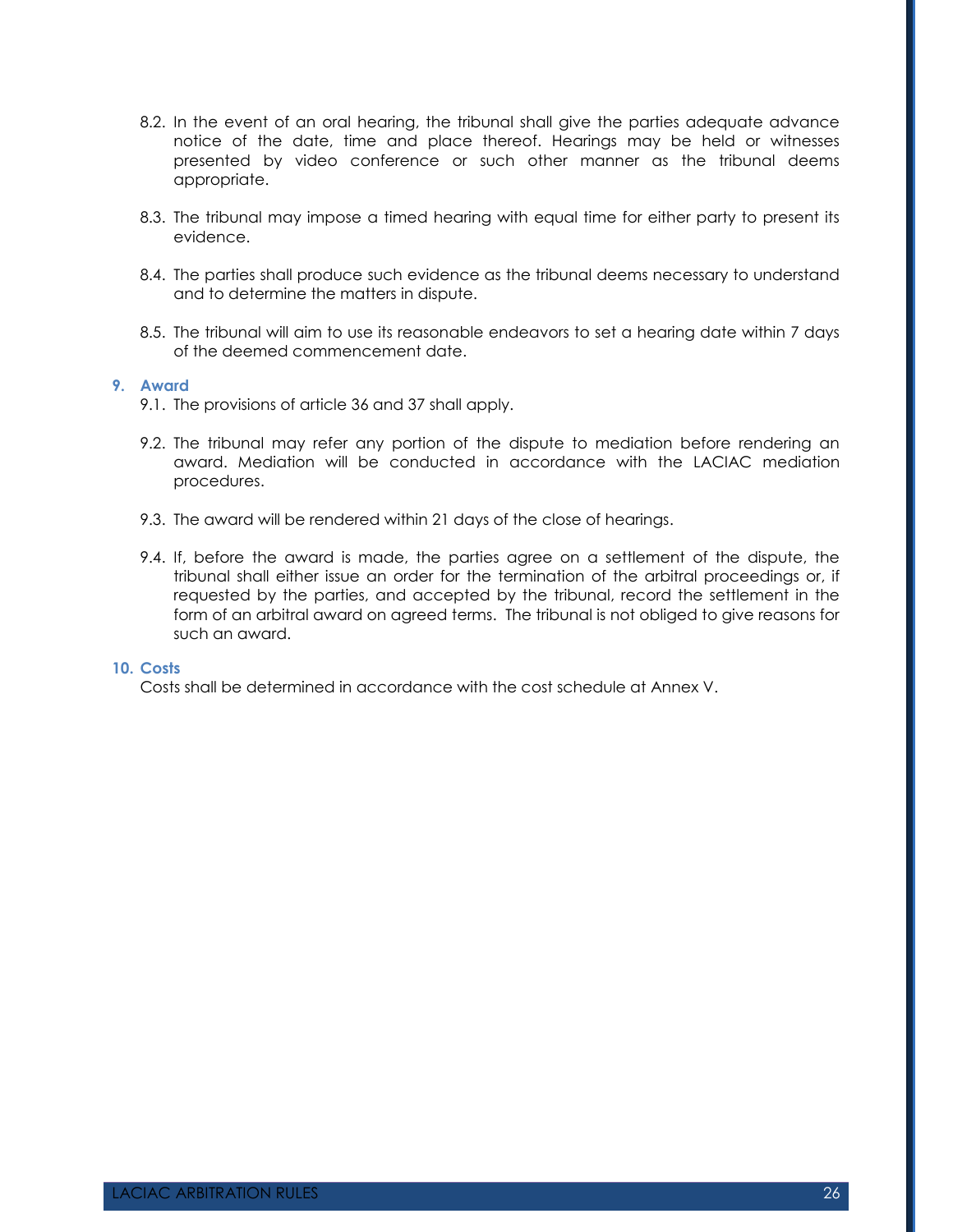## *ANNEX IV* **MEDIATION RULES**

#### **1. Scope and Application**

- 1.1. For the purpose of the LACIAC Mediation Rules ("**Mediation Rules**"), 'mediation' means a process, whether referred to by the expression mediation, conciliation, or an expression of similar import, whereby parties request a third person or persons (the "mediator") to assist them in their attempt to reach an amicable settlement of their dispute arising out of or relating to a contractual or other legal relationship. The mediator does not have authority to impose upon the parties a solution to the dispute.
- 1.2. The Mediation Rules apply irrespective of the basis upon which the mediator is carried out, including agreement between the parties whether reached before or after a dispute has arisen, an obligation established by law, or a direction or suggestion of a court, arbitral tribunal or competent government entity.

#### **2. Interpretation**

- 2.1. In the interpretation of the Mediation Rules, regard is to be had to its international origin and to the need to promote uniformity in its application and the observance of good faith.
- 2.2. Questions concerning matters governed by the Mediation Rules which are not expressly settled in it are to be settled in conformity with the general principles of the Rules.
- 2.3. Except for the provisions of paragraph 2 and 5.3, the parties may agree to exclude or vary any of the provisions of the Mediation Rules, subject to the right of the mediator to terminate the mediation under paragraph 10.1(b).

#### **3. Commencement of mediation proceedings**

- 3.1. Mediation proceedings in respect of a dispute that has arisen commence on the day on which the parties engage the mediation proceedings.
- 3.2. Where an arbitral tribunal has been constituted in accordance with the Rules, the party or parties may make a request to the arbitral tribunal that the arbitral proceedings be stayed in favor of mediation (request for mediation). Should the mediation proceedings result in a successful settlement agreement, the arbitral proceedings will automatically terminate.
- 3.3. If a party that invited another party to mediate does not receive an acceptance of the request for mediation within 21 days from the day on which the invitation was sent, or within such period of time as specified in the invitation, the party may elect to treat the lack of response a rejection of the invitation to mediate.
- 3.4. Where an arbitral tribunal has not been constituted a party may initiate mediation by delivering to all other parties, in writing (which for the purposes of the Mediation Rules includes e-mail) a request for mediation, containing:
	- a. A brief explanation of the nature of the dispute;
	- b. The estimated value of any disputed amounts and any specific relief or outcome sought by the requesting party;
	- c. The names, addresses (including e-mail addresses), and contact numbers (including telephone and facsimile where available) of all parties to the dispute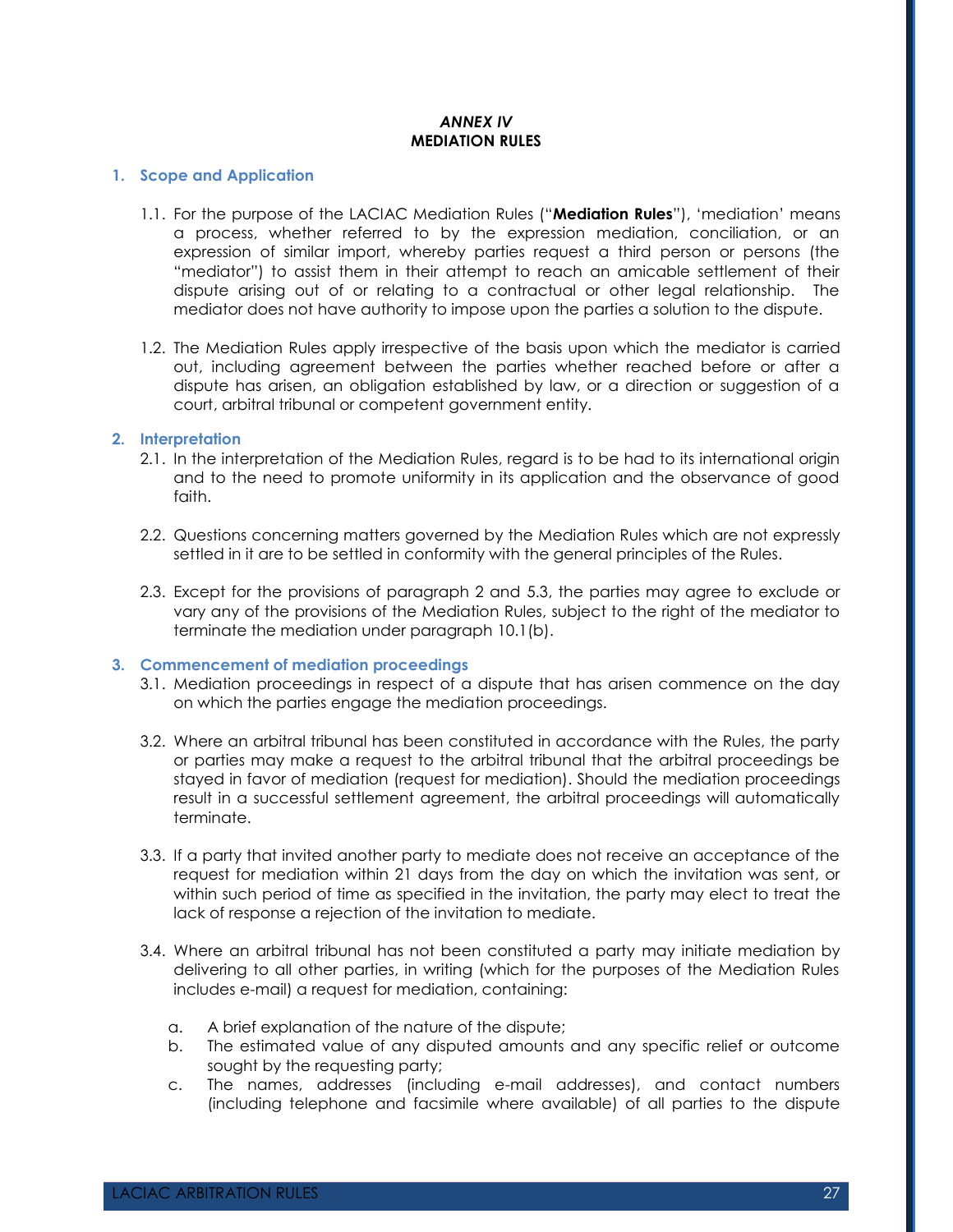and any legal or other representatives involved, so far as known to the requesting party; and

d. The nomination or proposal for the appointment of a mediator, which may include suggested qualifications, such as language skills or mediation experience of the subject-matter.

#### **4. Number and appointment of mediators**

- 4.1. Unless otherwise agreed, there shall be one mediator, and in any case no more than three. The parties shall endeavor to reach an agreement on a mediator or mediators.
- 4.2. Should the parties not agree on the identity of the mediator or mediators within 14 days of receipt of the request for mediation, a party or parties may request that the LACIAC Court appoint a mediator or mediators.
- 4.3. Within 10 days thereafter the LACIAC Court [or Secretariat] shall provide, for the consideration of the parties, a list of the names of no less than 3 potential mediators. Should the parties within 7 days thereafter not agree upon the appointment of a mediator (whether from that list or not) the LACIAC Court [or Secretariat] shall appoint a mediator.
- 4.4. The LACIAC Court shall appoint a mediator or mediators within 14 days of receipt of the request by the party or parties.
- 4.5. In recommending or appointing individuals to act as mediator, the LACIAC Court shall have regard to the overriding objectives, and such considerations as are likely to secure the appointment of an independent and impartial mediator.
- 4.6. When a person is approached in connection with his or her possible appointment as mediator, he or she shall disclose any circumstances likely to give rise to justifiable doubts as to his or her impartiality or independence. A mediator, from the time of his or her appointment and throughout the mediation proceedings, shall without delay disclose any such circumstances to the parties unless they have already been informed of them by him or her.
- 4.7. If, following appointment, a mediator becomes aware of any circumstances that may create a reasonable perception of bias, partiality or lack of neutrality, the mediator shall immediately so inform the parties and, where the mediator was appointed by the LACIAC Court, shall also immediately so inform the LACIAC Court. If any party objects to the continued services of the mediator, the mediator shall be disqualified.
- 4.8. Within 7 days following any disqualification, a replacement mediator shall be appointed by agreement of all parties, failing which, within 10 days of being notified by a party of such failure, and without the need to consult the parties, the LACIAC Court shall appoint a suitable replacement mediator.

#### **5. Conduct of mediation**

5.1. The mediator may conduct the mediation proceedings in such a manner as the mediator considers appropriate, taking into account the circumstances of the case, any wishes that the parties may express and the need for a swift and effective settlement of the dispute.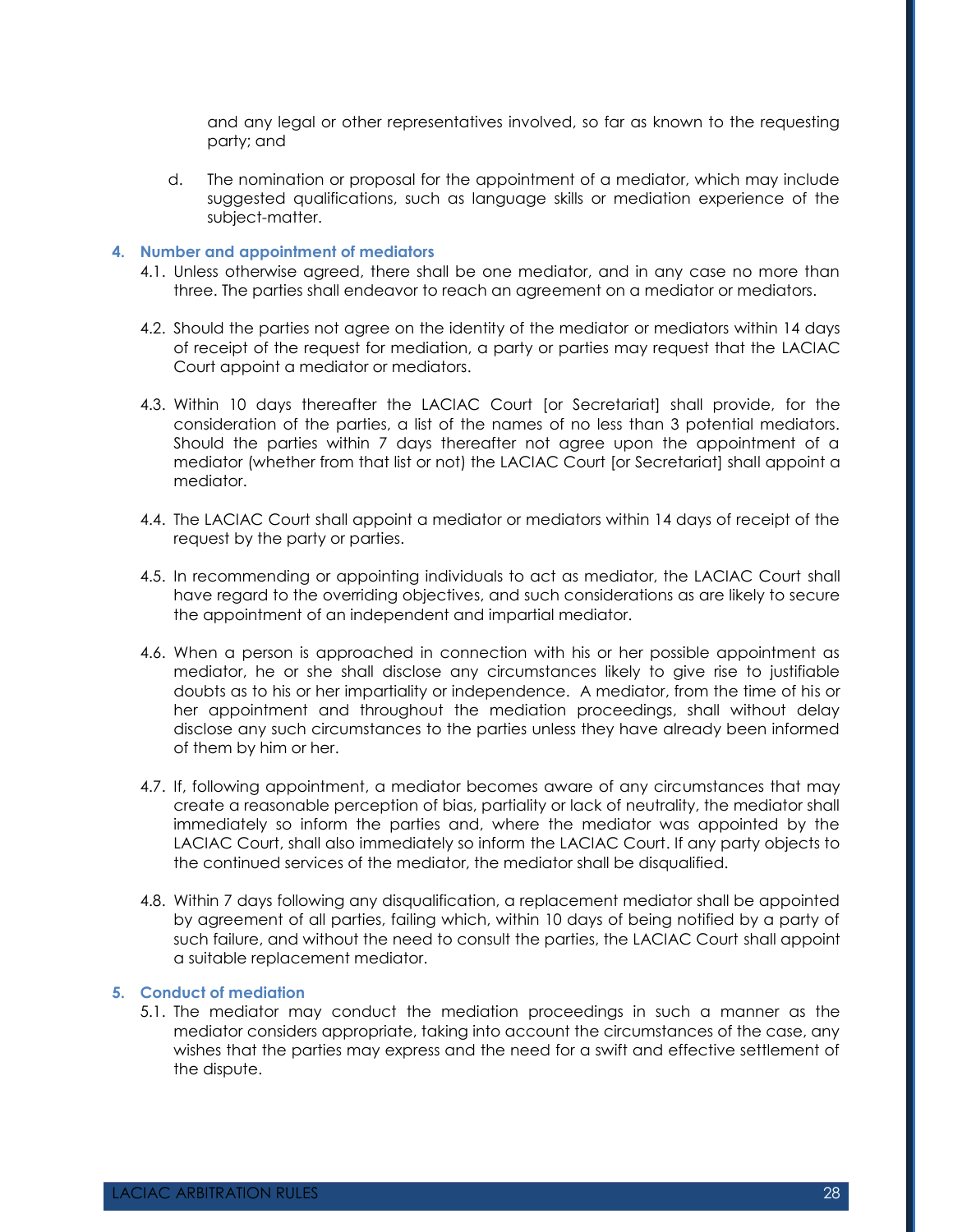- 5.2. In any case, in conducting the proceedings, the mediator shall seek to maintain fair treatment of the parties and, in so doing, shall take into account the circumstances of the case.
- 5.3. The mediator may, at any stage of the mediation proceedings, make proposals for a settlement of the dispute.
- 5.4. The parties and their representatives shall use their best endeavors to cooperate with each other and with the mediator to settle their differences and enable the mediation to proceed expeditiously.

#### **6. Communication between mediator and parties**

The mediator may meet or communicate with the parties together or with each of them separately

## **7. Disclosure of information**

When the mediator receives information concerning the dispute from a party, the mediator may disclose the substance of that information to any other party to the mediator. However, when a party gives any information to the mediator, subject to a specific condition that it be kept confidential, that information shall not be disclosed to any other party to the mediation.

#### **8. Confidentiality**

Unless otherwise agreed by the parties, all information relating to the mediation proceedings shall be kept confidential, except where disclosure is required under the law or for the purposes of implementation or enforcement of the settlement agreement.

## **9. Admissibility of evidence in other proceedings**

- 9.1. A party to the mediation proceedings, the mediator and any third person, including party representatives and those involved in the administration of the mediation proceedings, shall not in arbitral, judicial or similar proceedings rely on, introduce as evidence or give testimony or evidence regarding any of the following:
	- a. An invitation by a party to engage in mediation proceedings or the fact that a party was willing to participate in mediation proceedings;
	- b. Views expressed or suggestions made by a party in the mediation in respect of a possible settlement of the dispute;
	- c. Statements or admissions made by a party in the course of the mediation proceedings;
	- d. Proposals made by the mediator;
	- e. The fact that a party had indicated its willingness to accept a proposal for settlement made by the mediator;
	- f. Documents prepared solely for purposes of the mediation proceedings.
- 9.2. Paragraph 9.1 shall apply irrespective of the form of the information or evidence therein.
- 9.3. The disclosure of the information referred to in paragraph 9.1 shall not be ordered by an arbitral tribunal, court or other competent authority and, if such information is offered as evidence in contravention of paragraph 9.1, that evidence shall be treated as inadmissible. Nevertheless, such information may be disclosed or admitted as evidence to the extent required under the law or for the purpose of implementation or enforcement of a settlement agreement.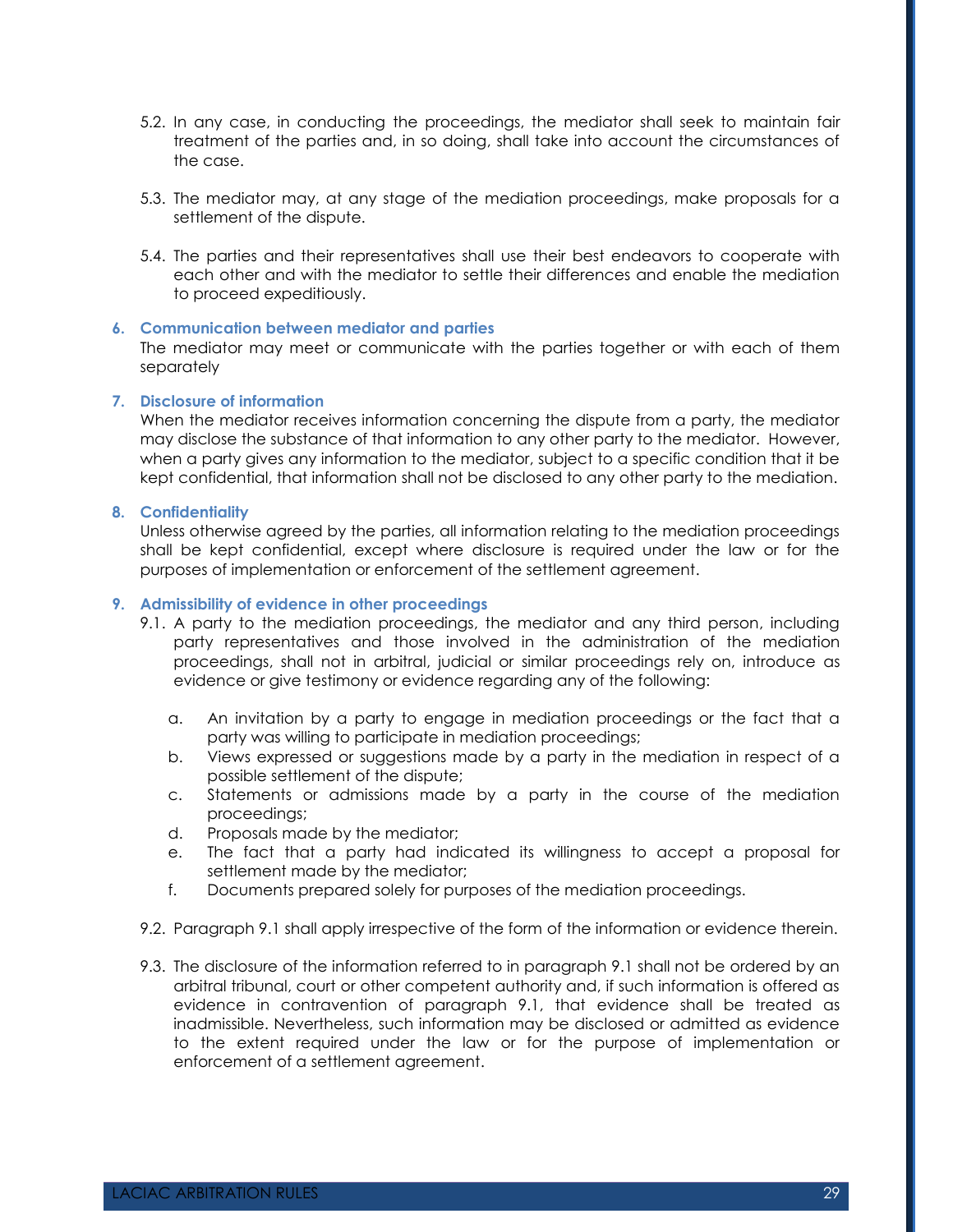- 9.4. The provisions of paragraphs 9.1, 9.2 and 9.3 apply whether or not the arbitral, judicial or similar proceedings relate to the dispute that is or was the subject of the mediation proceedings.
- 9.5. Subject to the limitations of paragraph 9.1, evidence that is otherwise admissible in arbitral or judicial or similar proceedings does not become inadmissible as a consequence of having been used in mediation.

### **10. Termination of mediation proceedings**

- 10.1. The mediation proceedings are terminated:
	- a. By the conclusion of a settlement agreement by the parties, on the date of the agreement;
	- b. By a declaration of the mediator, after consultation with the parties, to the effect that the mediation proceedings are terminated, on the date of the declaration;
	- c. By a declaration of the parties addressed to the mediator to the effect that the mediation proceedings are terminated, on the date of the declaration; or
	- d. By a declaration of a party to the other party or parties and the mediator, if appointed, to the effect that the mediation proceedings are terminated, on the date of the declaration.

## **11. Mediator acting as arbitrator**

Unless otherwise agreed by the parties, the mediator shall not act as an arbitrator in respect of a dispute that was or is the subject of the mediation proceedings or in respect of another dispute that has arisen from the same contract or legal relationship or any related contract or legal relationship.

#### **12. Resort to arbitral proceedings**

Where the parties have agreed to mediate and have expressly undertaken not to initiate mediation during a specified period of time or until a specified event has occurred with respect to an existing or future dispute, such an undertaking shall be given effect by the arbitral tribunal until the terms of the undertaking have been complied with, except to the extent necessary for a party, in its opinion, to preserve its rights. Initiation of such proceedings is not of itself to be regarded as a waiver of the agreement to mediate or as a termination of the mediation proceedings.

## **13. Authority and Representation**

13.1. Throughout the mediation, each party must have authority to settle the dispute or be represented by a person or persons having authority to settle the dispute. A party may be assisted by any person(s) it chooses and must keep the mediator, the Centre, and each other party informed of the names, contact details and roles of such persons and of any changes that may occur during the mediation.

#### **14. Enforceability of settlement agreement**

- 14.1. If the parties conclude an agreement settling a dispute, that settlement agreement will be binding and enforceable.
- 14.2. No settlement agreement reached during the mediation shall be legally binding unless it is reduced to writing and signed by all parties to that settlement agreement or by their authorised representatives.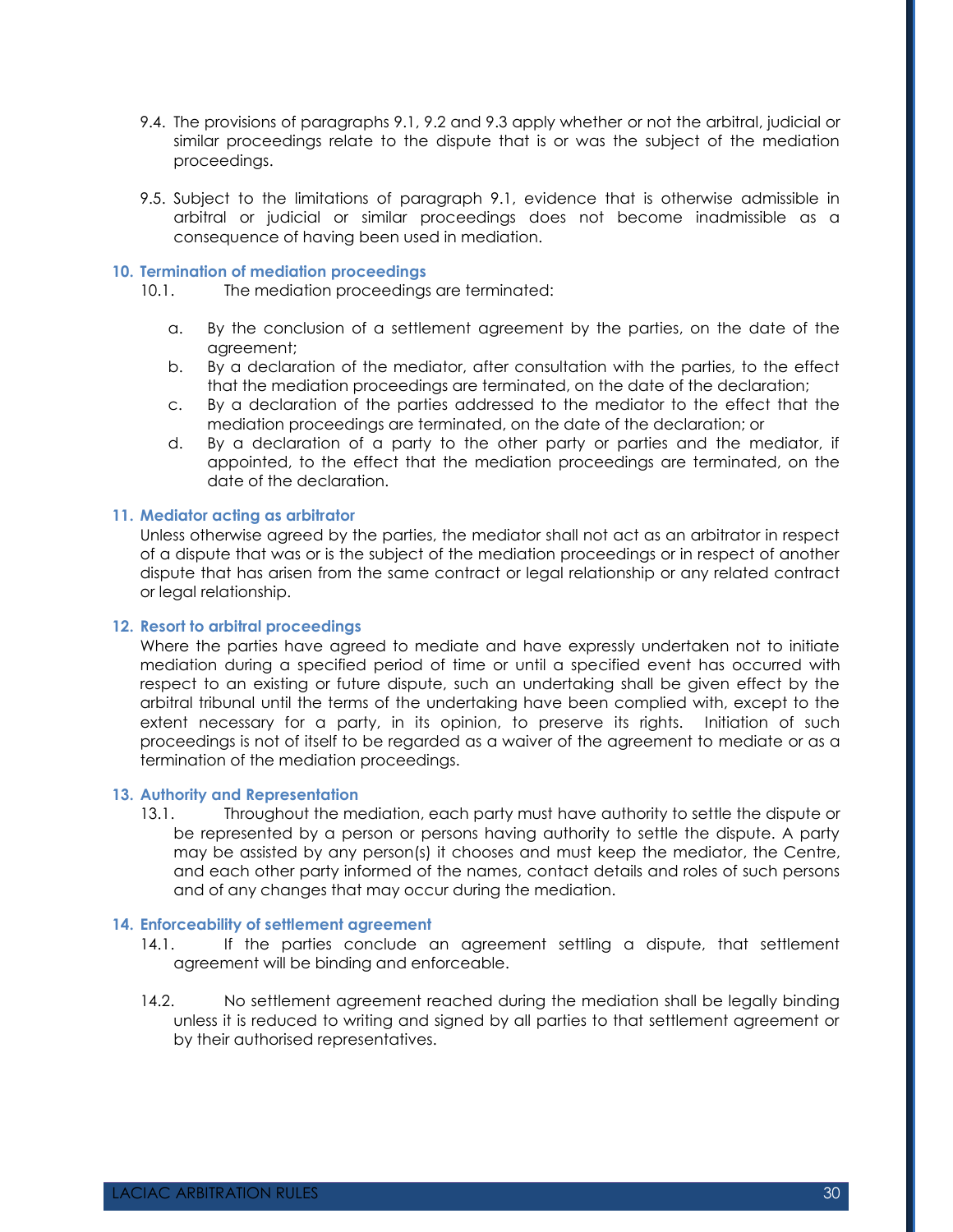## **15. Costs**

- 15.1. Unless otherwise agreed or ordered by a court or arbitrator, each party shall bear its own costs of the mediation.
- 15.2. Unless otherwise agreed or ordered by a court or arbitrator, each party shall bear equally the costs and expenses of the mediation including (but not limited to):
	- a. LACIAC's administrative expenses;
	- b. The mediator's fees and expenses;
	- c. The costs of any meeting rooms, meals, translations, photocopies, internet access, communications systems, or other reasonable costs relating to the organisation and conduct of the mediation;
	- d. The fees and expenses of any independent witness, expert advice or opinion requested by the mediator with the consent of the parties; and
	- e. Any additional administrative costs relating to the mediation, as may be assessed by LACIAC.
- 15.3. The mediator may at any time during the mediation require the parties to make deposits with the mediator or LACIAC to cover any anticipated fees or expenses and may suspend the mediation until such deposit is made.
- 15.4. Any surplus funds deposited shall be returned pro rata to the parties at the conclusion of the mediation.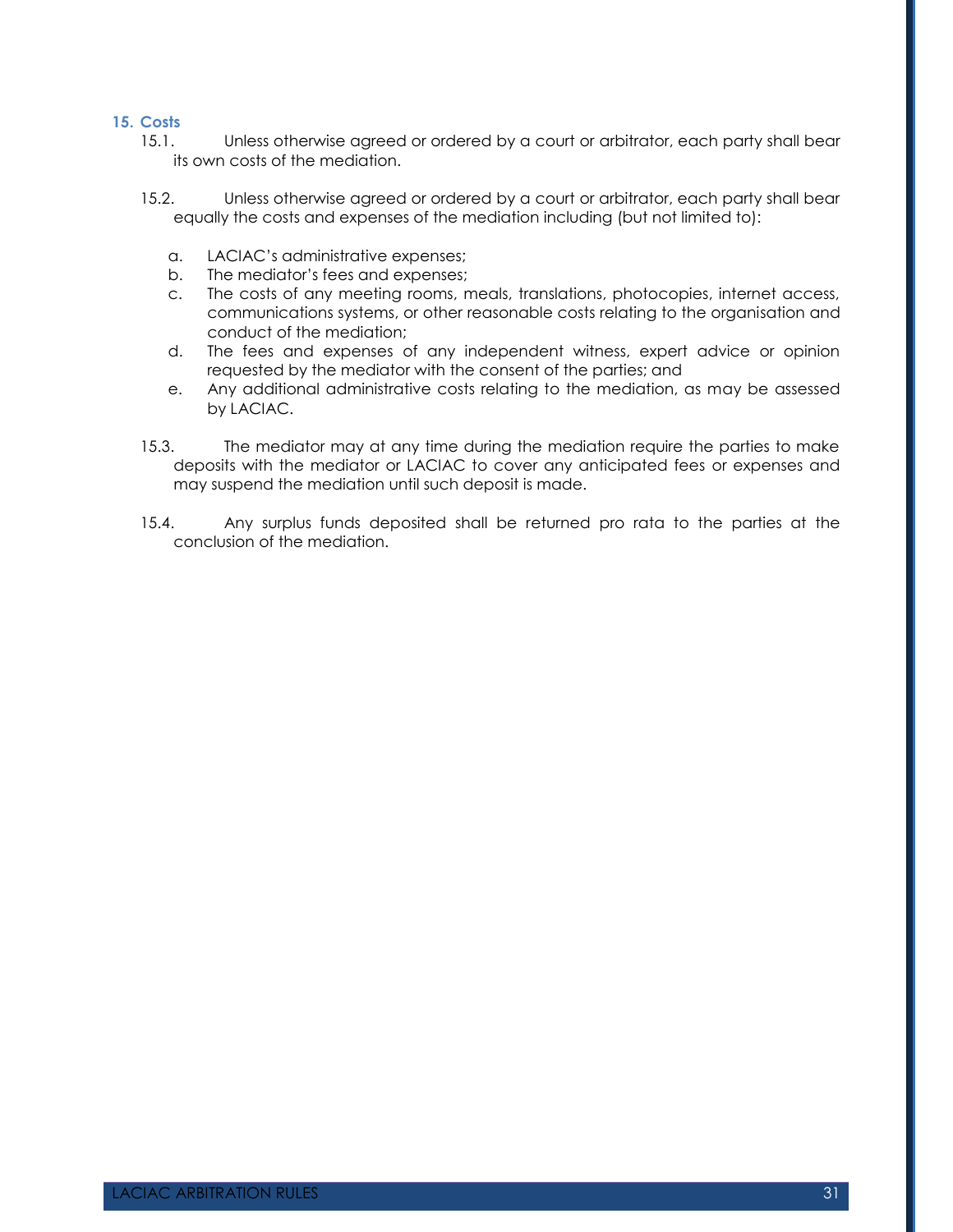## *ANNEX V* **COSTS AND FEES**

### **Arbitration Costs**

## 1. **Registration Fee**

Each request to commence arbitration pursuant to the Rules must be accompanied by a non-refundable registration fee of US\$250 (two hundred and fifty US dollars). The same amount shall be paid by the Respondent upon filing a counterclaim. If the registration fee is not paid upon filing the notice of arbitration or the counterclaim, the Centre shall not register the request or the counter claim.

## 2. **Scale of Administrative Expenses**

All amounts fixed by the Center, LACIAC Court, or pursuant to the Rules are payable in US\$ except where prohibited by law, in which case LACIAC may apply a different scale and fee arrangement in another currency.

#### Table 1

| <b>Amount in dispute</b> |       |            | <b>Administrative Expenses</b> |
|--------------------------|-------|------------|--------------------------------|
|                          | up to | 50,000     | 750                            |
| 50,001                   | to    | 100,000    | 750 + 1.80% over 50,000        |
| 100,001                  | to    | 200,000    | 1,650 + 1.70% over 100,000     |
| 200,001                  | to    | 400,000    | $3,450 + 1.00\%$ over 200,000  |
| 400,001                  | to    | 600,000    | 5,450 + 0.95% over 400,000     |
| 600,001                  | to    | 800,000    | 7,350 + 0.90% over 600,000     |
| 800,001                  | to    | 1,000,000  | $9,150 + 0.80\%$ over 800,000  |
| 1,000,001                | to    | 2,000,000  | 10,750 + 0.45% over 1,000,000  |
| 2,000,001                | to    | 5,000,000  | 15,250 + 0.18% over 2,000,000  |
| 5,000,001                | to    | 10,000,000 | 20,650 + 0.15% over 5,000,000  |
| 10,000,001               | and   | Above      | 28,150 + 0.10% over 10,000,000 |

#### **Administrative Expenses (all figures in USD)**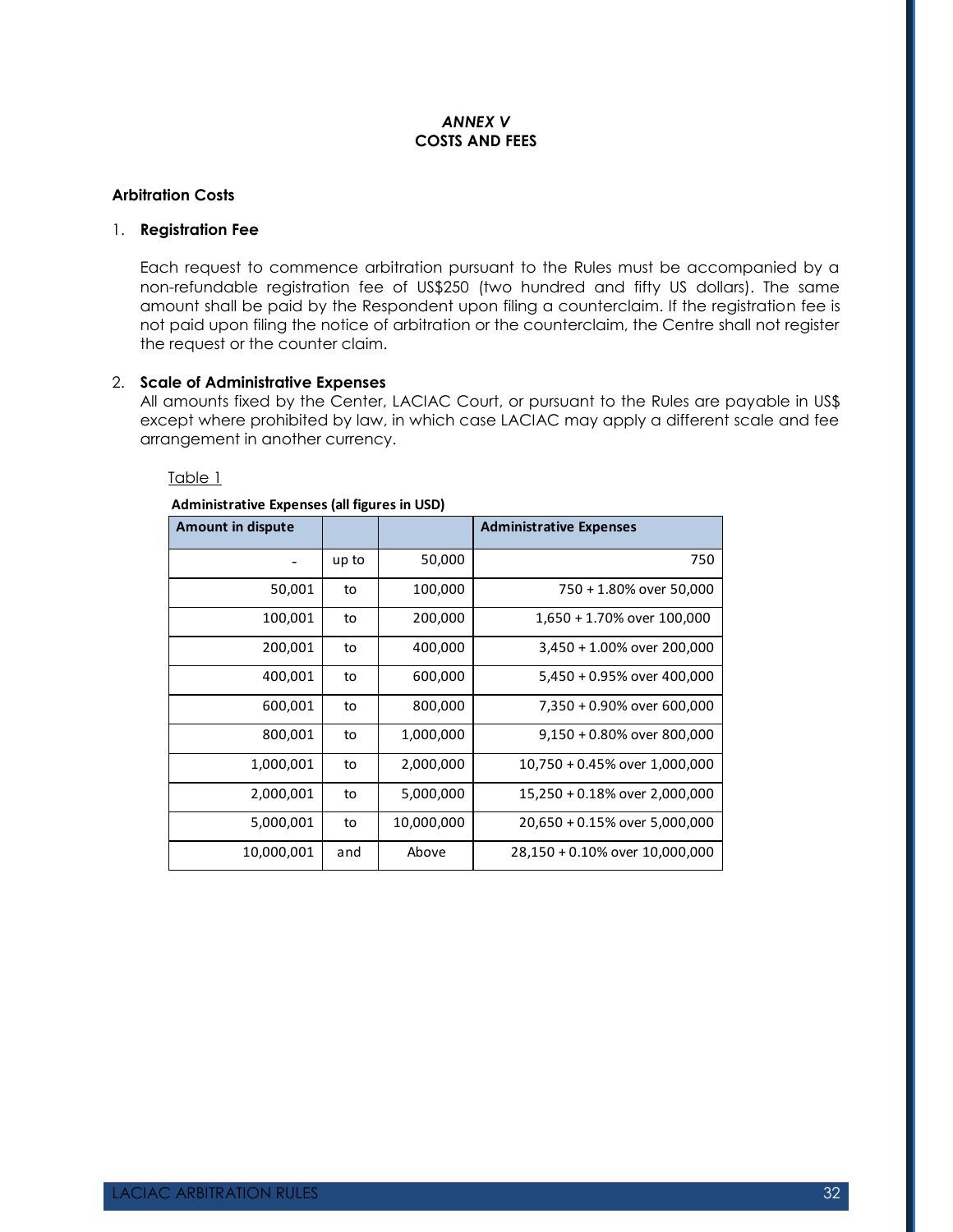## 3. **Scale of Arbitrators' Fees**

Table 2

**Arbitrators'Fees All amounts in USD**

| <b>Amount in dispute</b> |       | To         | <b>Minimum</b>                 | <b>Maximum</b>                  |
|--------------------------|-------|------------|--------------------------------|---------------------------------|
|                          | up to | 50,000     | 2,450                          | $2,450 + 15.00\%$               |
| 50,001                   | to    | 100,000    | 2,450 + 2.25% over 50,000      | 7,500 + 10.00% over 50,000      |
| 100,001                  | to    | 200,000    | 3,575 + 1.25% over 100,000     | 12,500 + 6.50% over 100,000     |
| 200,001                  | to    | 400,000    | 4,825 + 1.10% over 200,000     | 19,000 + 5.50% over 200,000     |
| 400,001                  | to    | 600,000    | 7,025 + 1.00% over 400,000     | 30,000 + 4.50% over 400,000     |
| 600,001                  | to    | 800,000    | $9,025 + 0.90\%$ over 600,000  | 39,000 + 4.00% over 600,000     |
| 800,001                  | to    | 1,000,000  | 10,825 + 0.80% over 800,000    | 47,000 + 3.50% over 800,000     |
| 1,000,001                | to    | 2,000,000  | 14,425 + 0.60 over 1,000,000   | 54,000 + 3.00% over 1,000,000   |
| 2,000,001                | to    | 5,000,000  | 18,425 + 0.30% over 2,000,000  | 84,000 + 1.25% over 2,000,000   |
| 5,000,001                | to    | 10,000,000 | 27,425 + 0.10% over 5,000,000  | 121,500 + 0.75% over 5,000,000  |
| 10,000,001               | and   | Above      | 32,425 + 0.05% over 10,000,000 | 159,000 + 0.20% over 10,000,000 |

#### **Costs of the Emergency Arbitrator Proceedings**

4. A request for the appointment of an Emergency Arbitrator, in accordance with article 28 and Annex VI shall be accompanied by a non–refundable registration fee of US\$2,000. Notwithstanding the provisions in paragraph 1.2(e) of Annex VI, the Centre shall not register the application until payment of US\$2,000 is received by the Secretariat**. Application Fee US\$2,000**

The applicant must pay the Emergency Arbitrator's fee, to cover time charges and expenses (payable with the application for the appointment of an Emergency Arbitrator.

#### **Emergency Arbitrator's Fee US\$10,000**

- 5. The Emergency Arbitrator's fee may be increased by the LACIAC Court on the recommendation of the Centre at any time during the emergency proceedings if the particular circumstances of the case are deemed to warrant a higher fee. If the applicant fails to pay the increased costs within the time limit fixed by the Secretariat, the application shall be considered as withdrawn.
- 6. In the event of a challenge by any party to the Emergency Arbitrator, the party that applied for the appointment of the Emergency Arbitrator shall pay forthwith to the Centre such further sum as may be directed by the LACIAC Court in respect of the fees and expenses of the individual or division appointed to decide the challenge.
- 7. If the Centre refuses an application for the appointment of an Emergency Arbitrator, the Emergency Arbitrator's fee shall be treated as a deposit lodged by the applicant party on account of the Arbitration Costs in accordance with article 42 and paragraph 2 of this annex of the Rules and the Schedule.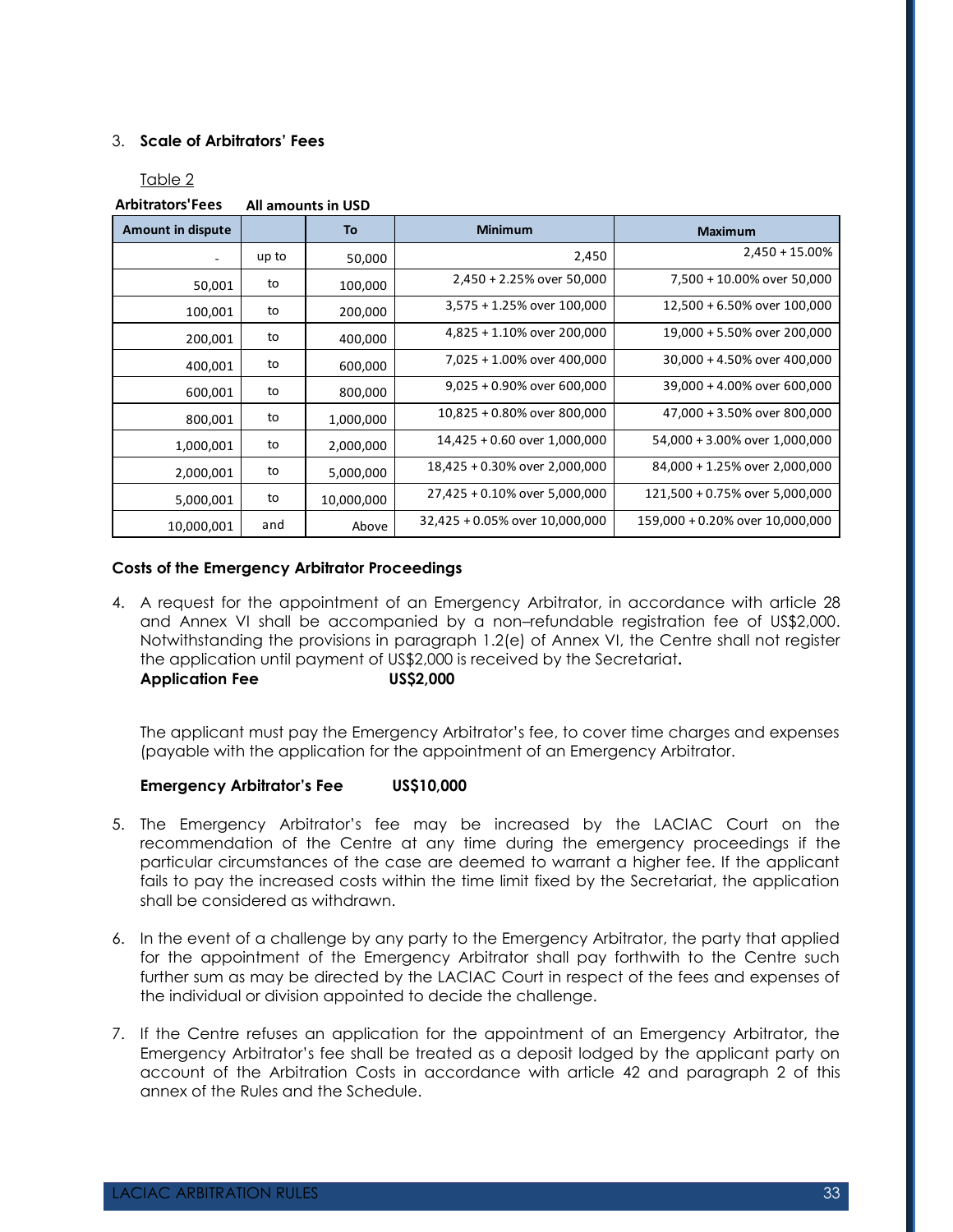### **Mediation Costs**

- 8. Each request to commence mediation pursuant to the Rules must be accompanied by a non-refundable registration fee of US\$150 (one hundred and fifty US dollars). The registration fee is payable in advance and is necessary in order for the request to be registered.
- 9. A fixed administrative fee of US\$250 is payable upon commencement of the mediation in accordance with the Rules.
- 10. Mediators will charge at hourly rates, which may vary according to the circumstances of the case and the qualifications of the Mediator. The rates will be advised by the Mediator and agreed with the parties prior to the appointment of the Mediator and will generally be at an hourly rate not exceeding US\$600.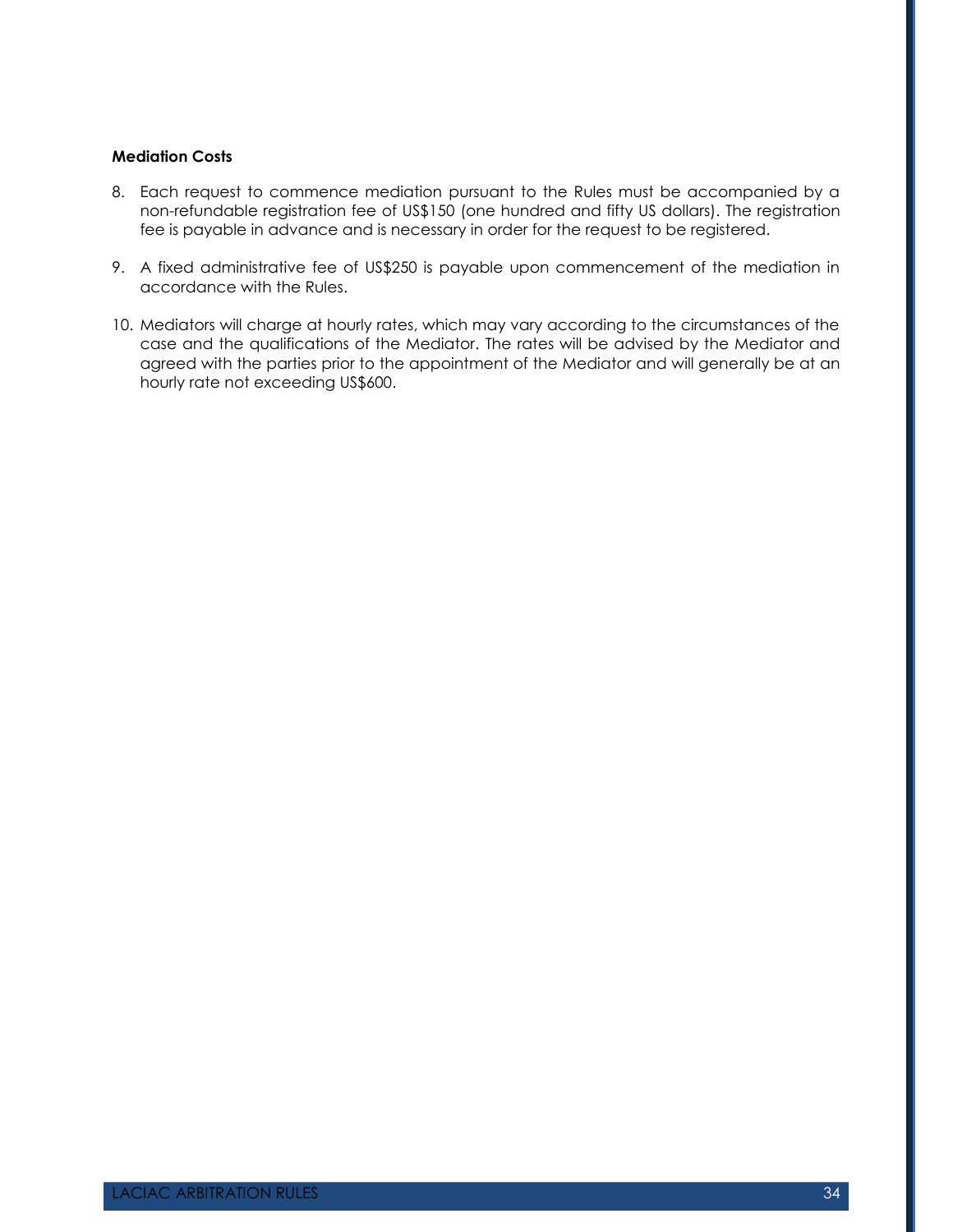## *ANNEX VI* **EMERGENCY ARBITRATOR RULES**

### **1. Application for an Emergency Arbitrator**

- 1.1. A party wishing to have recourse to an emergency arbitrator pursuant to article 28 shall submit its Application for Emergency Measures (the "**Application**") to the Secretariat. The Application should be made in writing (preferably by electronic means) delivered or notified to all other parties to the arbitration.
- 1.2. The Application shall contain the following information:
	- a. The name in full, address and other contact details of each of the parties;
	- b. The name in full, address and other contact details of any person(s) representing the applicant;
	- c. A description of the circumstances giving rise to the Application and of the underlying dispute referred or to be referred to arbitration;
	- d. A statement of the Emergency Measures sought;
	- e. The reasons why the applicant needs urgent interim or conservatory measures that cannot await the constitution of an arbitral tribunal;
	- f. Any relevant agreements and, in particular, the arbitration agreement;
	- g. Any agreement as to the place of the arbitration, the applicable rules of law or the language of the arbitration;
	- h. Proof of payment of the amount referred to in Annex V; and
	- i. Any Notice of Arbitration and any other submissions in connection with the underlying dispute, which have been filed with the LACIAC Court by any of the parties to the emergency arbitrator proceedings prior to the making of the application.
- 1.3. The Application may contain such other documents or information as the applicant considers appropriate or as may contribute to the efficient examination of the Application.
- 1.4. The Application shall be drawn up in the language of the arbitration if agreed upon by the parties or, in the absence of any such agreement, in the language of the arbitration agreement.
- 1.5. If and to the extent that the LACIAC Court considers, on the basis of the information contained in the application that the Emergency Arbitrator Provisions apply with reference to article 28, the Secretariat shall transmit a copy of the application and the documents annexed thereto to the responding party. If and to the extent the LACIAC Court considers otherwise, the Secretariat shall inform the parties that the emergency arbitrator proceedings shall not take place with respect to some or all of the parties and shall transmit a copy of the application to them for information.
- 1.6. The LACIAC Court shall terminate the emergency arbitrator proceedings if a notice of arbitration has not been received by the Secretariat from the applicant within (10) days of the Secretariat's receipt of the Application, unless the emergency arbitrator or the LACIAC Court determines that a longer period of time is necessary.

## **2. Appointment of an Emergency Arbitrator**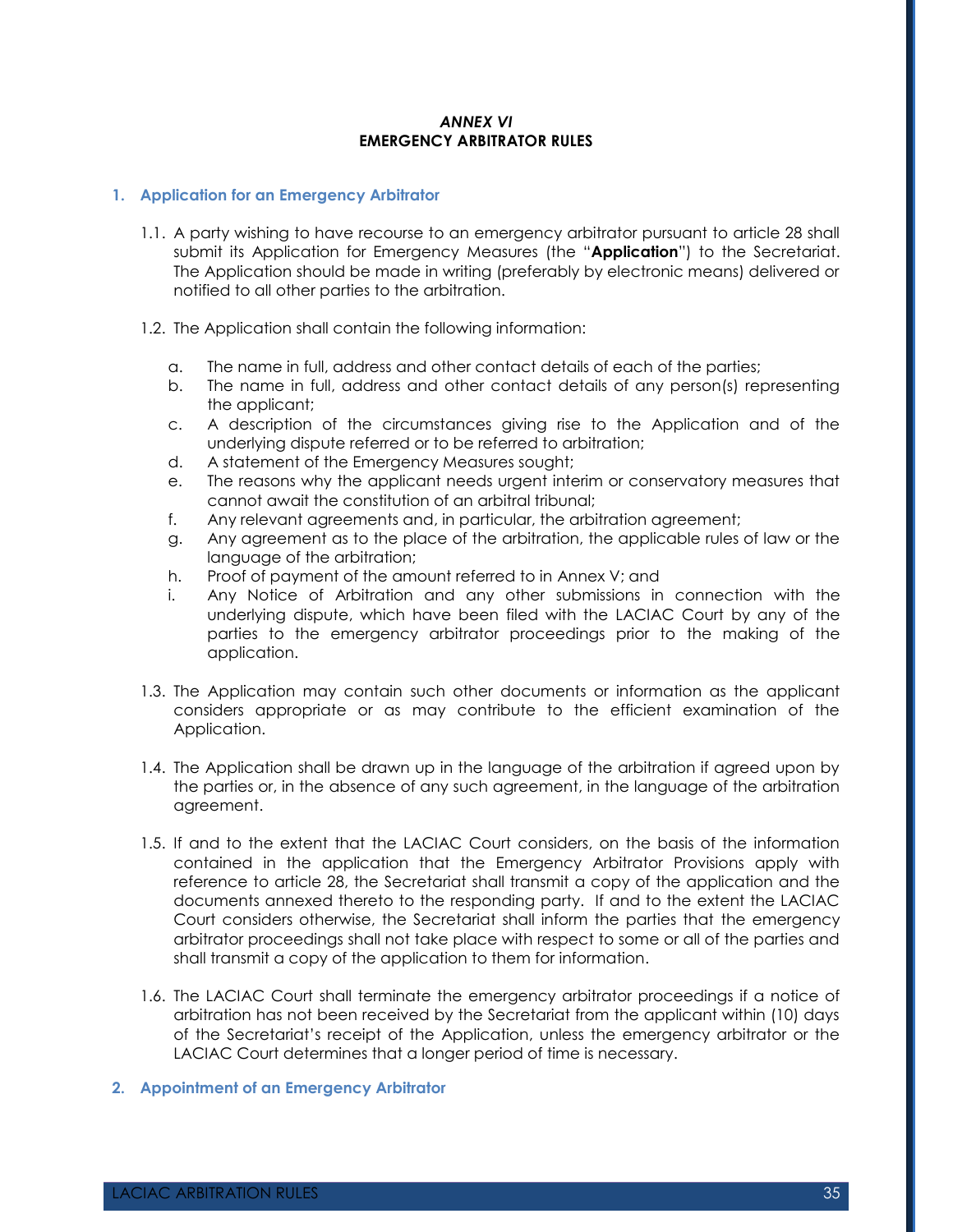- 2.1. The LACIAC Court shall appoint an emergency arbitrator within as short a time as possible, normally within two days from the Secretariat's receipt of the Application.
- 2.2. No emergency arbitrator shall be appointed after the file has been transmitted to the arbitral tribunal. An emergency arbitrator appointed prior thereto shall retain the power to make an order.
- 2.3. Once the emergency arbitrator has been appointed, the Secretariat shall so notify the parties and shall transmit the file to the emergency arbitrator. Thereafter, all written communications from the parties shall be submitted directly to the emergency arbitrator with a copy to the other party and the Secretariat. A copy of any written communications from the emergency arbitrator to the parties shall be submitted to the Secretariat.
- 2.4. Before being appointed, a prospective emergency arbitrator shall sign a statement of acceptance, availability, impartiality and independence. The Secretariat shall provide a copy of such statement to the parties.
- 2.5. An emergency arbitrator shall not act as an arbitrator in any arbitration relating to the dispute that gave rise to the Application.

#### **3. Challenge of an Emergency Arbitrator**

- 3.1. A challenge against the emergency arbitrator must be made within three days from receipt by the party making the challenge of the notification of the appointment or from the date when that party was informed of the facts and circumstances on which the challenge is based if such date is subsequent to the receipt of such notification.
- 3.2. The challenge shall be decided by the LACIAC Court after the Secretariat has afforded an opportunity for the emergency arbitrator and the other party or parties to provide comments in writing within a suitable period of time.

#### **4. Place of the Emergency Arbitrator Proceedings**

- 4.1. If the parties have agreed upon the place of the arbitration, such place shall be the place of the emergency arbitrator proceedings. In the absence of such agreement, the LACIAC Court shall fix the place of the emergency arbitrator proceedings, without prejudice to the determination of the place of the arbitration pursuant to the Rules. The default location shall be Lagos, Nigeria, being the city of residence of the Centre.
- 4.2. Any meetings with the emergency arbitrator may be conducted through a meeting in person at any location the emergency arbitrator considers appropriate or by video conference, telephone or similar means of communication.

## **5. Proceedings**

- 5.1. The emergency arbitrator shall establish a procedural timetable for the emergency arbitrator proceedings within as short a time as possible, normally within two (2) days from the transmission of the file to the emergency arbitrator.
- 5.2. The emergency arbitrator shall conduct the proceedings in the manner which the emergency arbitrator considers to be appropriate, taking into account the nature and the urgency of the Application.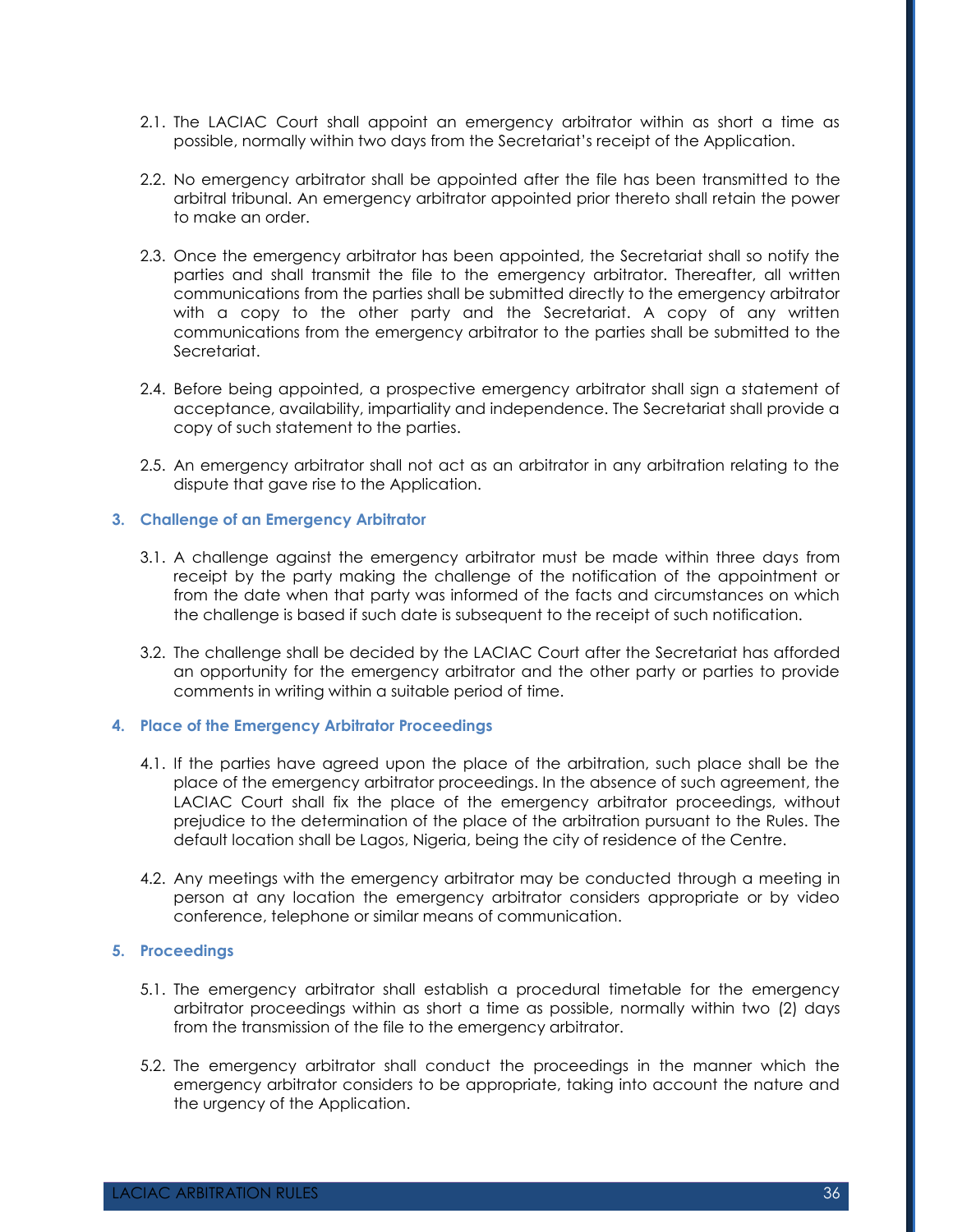5.3. In all cases, the emergency arbitrator shall act fairly and impartially and ensure that each party has a reasonable opportunity to present its case.

## **6. The Order**

- 6.1. The emergency arbitrator's decision shall take the form of an order.
- 6.2. In the order, the emergency arbitrator shall determine whether the Application is admissible pursuant to the Rules and whether the emergency arbitrator has jurisdiction to order Emergency Measures.
- 6.3. The order shall be made in writing and shall state the reasons upon which it is based. It shall be dated and signed by the arbitrator.
- 6.4. The order shall be made not later than 15 days from the date on which the file was transmitted to the emergency arbitrator pursuant to paragraph 2 of this annex. The LACIAC Court may extend the time limit pursuant to a reasoned request from the emergency arbitrator or on the LACIAC Court's own initiative if the LACIAC Court decides it is necessary to do so.
- 6.5. Within the time limit established above, the emergency arbitrator shall send the order to the parties, with a copy to the Secretariat.
- 6.6. The order shall cease to be binding on the parties upon:
	- a. The LACIAC Court's termination of the emergency arbitration proceedings pursuant to paragraph 1.6 of this annex;
	- b. The acceptance by the LACIAC Court of a challenge against the emergency arbitrator pursuant to paragraph 3 of this annex;
	- c. The arbitral tribunal's final award, unless the arbitral tribunal expressly decides otherwise; or
	- d. The withdrawal of all claims or the termination of the arbitration before the rendering of a final award.
- 6.7. The emergency arbitrator may make the order subject to such conditions as the emergency arbitrator thinks fit, including requiring the provision of appropriate security.
- 6.8. Upon a reasoned request by a party made prior to the transmission of the file to the arbitral tribunal, the emergency arbitrator may modify, terminate or annul the order.

## **7. General**

The LACIAC Court shall have the power to decide, in its discretion, all matters relating to the administration of the emergency arbitrator proceedings not expressly provided for in this annex. In all matters concerning emergency arbitration proceedings not expressly provided for in this annex the LACIAC Court and the emergency arbitrator shall act in the spirit of the Rules and this annex.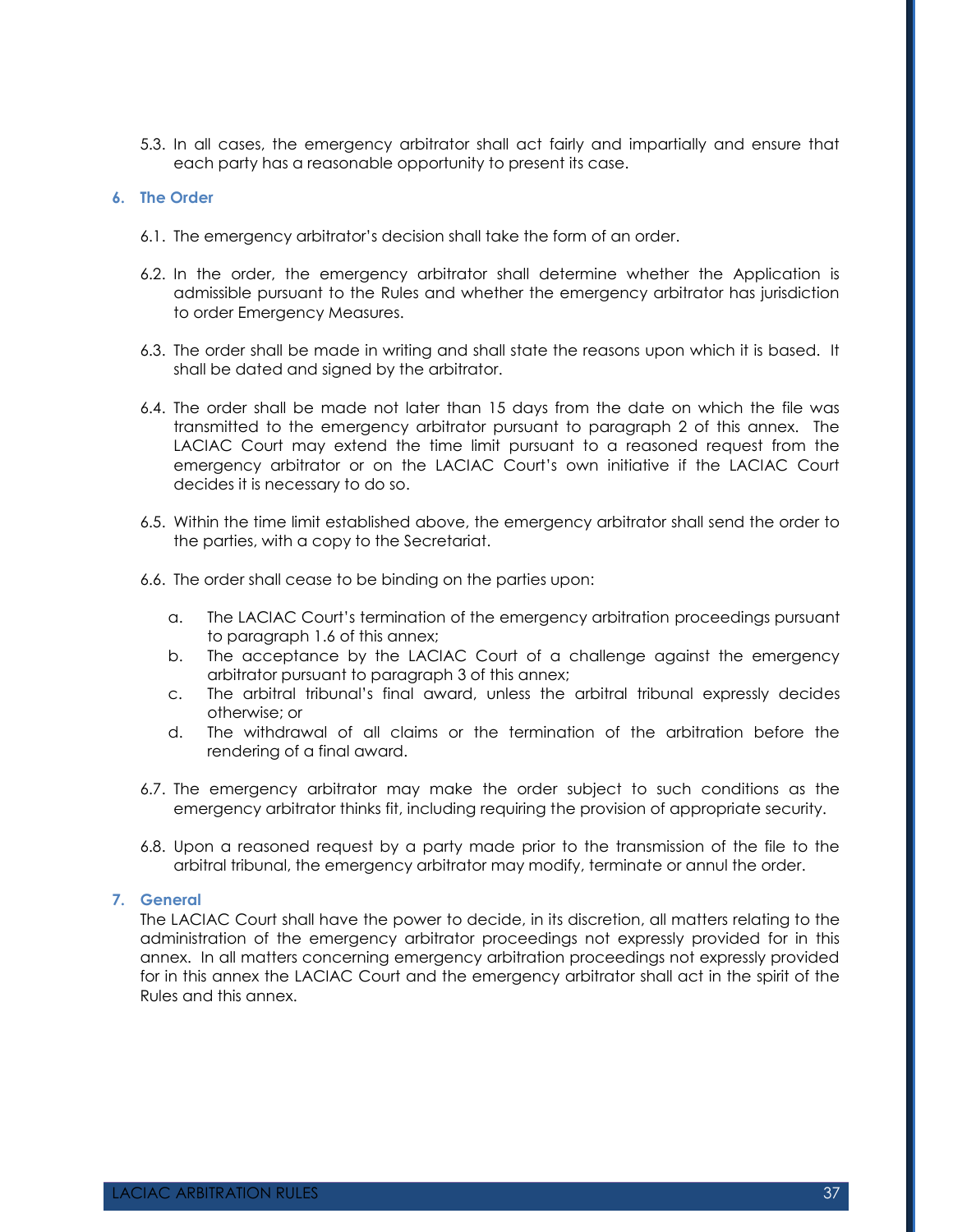## *ANNEX VII MODEL CLAUSES*

## **FUTURE DISPUTES**

Parties wishing possible future disputes to be referred to arbitration under the LACIAC Rules should adopt the following clause. Words and/or spaces in square brackets should be deleted or completed as appropriate.

## **Standard Model Arbitration Clause**

"Any dispute, controversy or claim arising out of or in relation to this agreement, including any question regarding its breach, existence, validity or termination or the legal relationships established by this agreement, shall be finally resolved by arbitration under the LACIAC Arbitration Rules, which Rules are deemed to be incorporated by reference into this clause. It is agreed that:

- i. The number of arbitrators shall be [one/three] (**optional** [who is/are to be a [*specify any qualifications required*];
- ii. The seat, or legal place, of arbitration shall be [City and/or Country]<sup>3</sup>;
- iii. The place of arbitration shall be [Lagos/Nigeria];
- iv. The governing law of this arbitration agreement shall be the substantive law of [the laws of the Federal Republic of Nigeria/England & Wales] <sup>4</sup>; and
- v. The language of the arbitration shall be [English]."

#### **Short Form Model Arbitration Clause**

"Any dispute, controversy or claim arising out of or in relation to this agreement, including any question regarding its breach, existence, validity or termination or the legal relationships established by this agreement, shall be finally resolved by arbitration under the LACIAC Arbitration Rules, which Rules are deemed to be incorporated by reference into this clause5."

#### **Model Multi-tiered Arbitration Clause**

- 1. "In the event of a dispute, controversy or claim arising out of or relating to this agreement, including any question regarding its breach, existence, validity or termination or the legal relationships established by this agreement, the parties shall first seek settlement of that dispute by mediation in accordance with the LACIAC Mediation Rules, which Rules are deemed to be incorporated by reference into this clause.
- 2. If and to the extent that, any such dispute, controversy or claim has not settled by mediation within [state specific number of regular/business] days of the commencement of the mediation, or such further period as the parties shall agree in writing, such time not exceeding [7] days, the dispute shall be referred to and finally resolved by arbitration under the LACIAC Arbitration Rules, which Rules are deemed to be incorporated by reference into this clause. It is agreed that:

 $\overline{a}$ 

 $^3$  This will usually correspond to the governing law of the contract or of the arbitration clause (if different)

<sup>4</sup> This will usually be the same as the governing law of the contract or the law of the seat of arbitration

<sup>5</sup> This clause results in adoption of the default provision under the LACIAC Rules